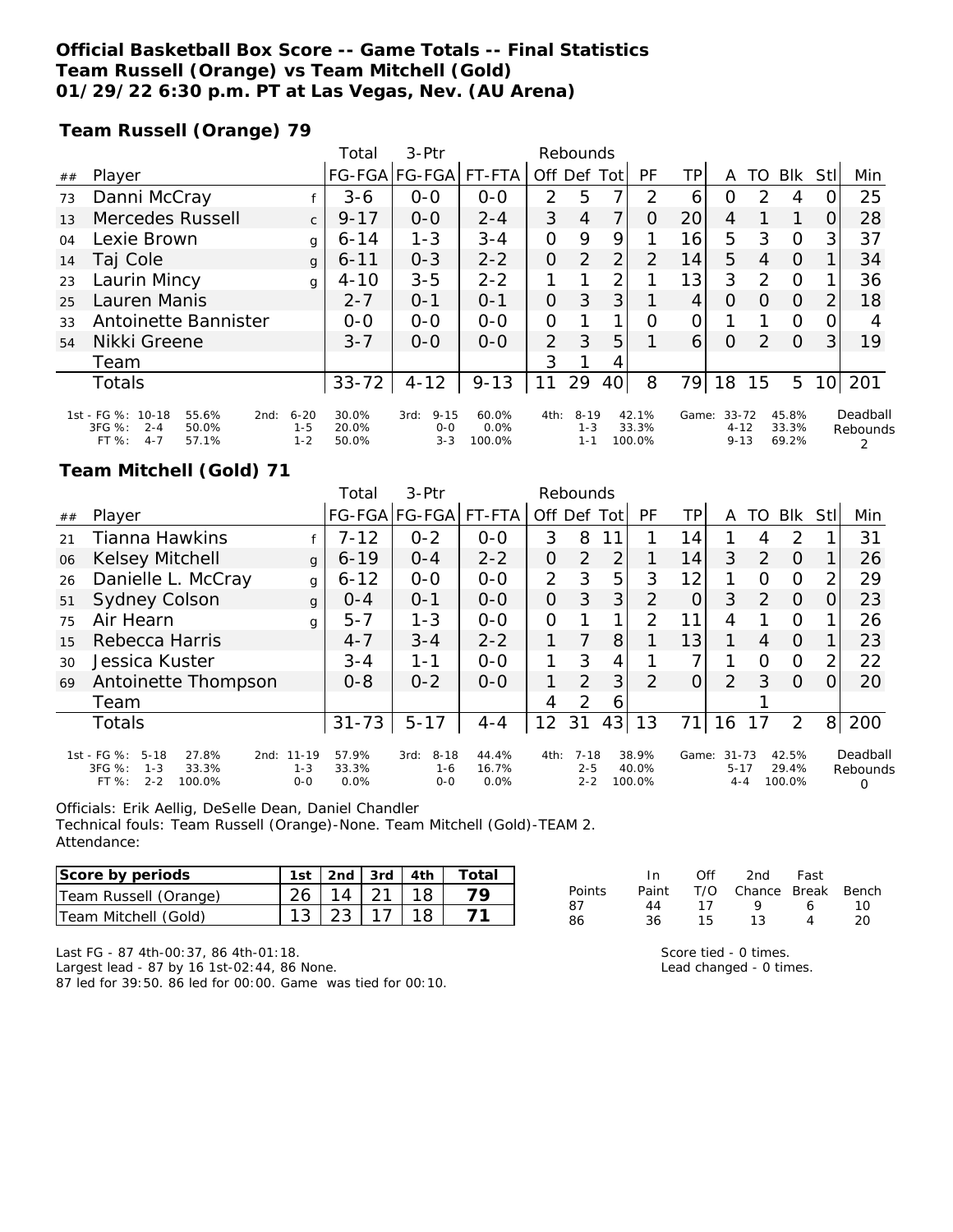# **Team Russell (Orange) vs Team Mitchell (Gold) 01/29/22 6:30 p.m. PT at Las Vegas, Nev. (AU Arena) 1st PERIOD Play-by-Play (Page 1)**

| HOME TEAM: Team Mitchell (Gold)      | Time  | Score      |                | Margin VISITORS: Team Russell (Orange) |
|--------------------------------------|-------|------------|----------------|----------------------------------------|
|                                      | 09:50 | $0 - 3$    | V <sub>3</sub> | GOOD! 3 PTR by Laurin Mincy            |
|                                      | 09:50 |            |                | ASSIST by Mercedes Russell             |
| MISSED JUMPER by Kelsey Mitchell     | 09:22 |            |                |                                        |
| REBOUND (OFF) by Danielle L. McCray  | 09:22 |            |                |                                        |
|                                      | 09:19 |            |                | FOUL by Danni McCray (P1T1)            |
|                                      |       | 09:18 P 26 |                |                                        |
| TURNOVR by Sydney Colson             | 09:15 |            |                |                                        |
|                                      | 09:13 |            |                | STEAL by Laurin Mincy                  |
|                                      | 09:05 |            |                | TURNOVR by Taj Cole                    |
| TURNOVR by Tianna Hawkins            | 08:52 |            |                |                                        |
|                                      | 08:48 | $0 - 6$    | V6             | GOOD! 3 PTR by Laurin Mincy            |
|                                      | 08:48 |            |                | ASSIST by Taj Cole                     |
| MISSED LAYUP by Sydney Colson        | 08:37 |            |                | REBOUND (DEF) by Lexie Brown           |
| FOUL by Sydney Colson (P1T1)         | 08:30 | $0 - 7$    | V 7            | GOOD! FT SHOT by Mercedes Russell      |
| REBOUND (DEF) by Danielle L. McCray  | 08:30 |            |                | MISSED FT SHOT by Mercedes Russell     |
|                                      |       | 08:30 S 13 |                |                                        |
| TURNOVR by (TEAM)                    | 08:13 |            |                |                                        |
| REBOUND (DEF) by Tianna Hawkins      | 07:56 |            |                | MISSED LAYUP by Danni McCray           |
| MISSED LAYUP by Kelsey Mitchell      | 07:50 |            |                | REBOUND (DEF) by Danni McCray          |
| REBOUND (DEF) by Tianna Hawkins      | 07:38 |            |                | MISSED LAYUP by Laurin Mincy           |
| MISSED LAYUP by Kelsey Mitchell      | 07:27 |            |                | REBOUND (DEF) by Danni McCray          |
|                                      | 07:19 | $0 - 9$    | V <sub>9</sub> | GOOD! JUMPER by Taj Cole               |
| MISSED LAYUP by Tianna Hawkins       | 07:08 |            |                | <b>BLOCK by Mercedes Russell</b>       |
| REBOUND (OFF) by (TEAM)              | 07:08 |            |                |                                        |
| TIMEOUT 30sec                        | 07:08 |            |                |                                        |
| TIMEOUT media                        | 07:08 |            |                |                                        |
| GOOD! JUMPER by Kelsey Mitchell      | 07:00 | $2 - 9$    | V <sub>7</sub> |                                        |
| ASSIST by Sydney Colson              | 07:00 |            |                |                                        |
| FOUL by Tianna Hawkins (P1T2)        | 06:41 |            |                |                                        |
|                                      |       | 06:41 P 13 |                |                                        |
| REBOUND (DEF) by Sydney Colson       | 06:34 |            |                | MISSED 3 PTR by Laurin Mincy           |
| MISSED 3 PTR by Air Hearn            | 06:24 |            |                | REBOUND (DEF) by Mercedes Russell      |
|                                      | 06:13 | $2 - 11$   | V <sub>9</sub> | GOOD! LAYUP by Lexie Brown [PNT]       |
|                                      | 06:13 |            |                |                                        |
|                                      | 06:06 |            | V 7            | <b>ASSIST by Mercedes Russell</b>      |
| GOOD! LAYUP by Kelsey Mitchell [PNT] |       | $4 - 11$   |                |                                        |
| ASSIST by Sydney Colson              | 06:06 |            |                |                                        |
| SUB IN: Rebecca Harris               | 05:50 |            |                |                                        |
| SUB OUT: Air Hearn                   | 05:50 |            | V <sub>9</sub> |                                        |
|                                      | 05:47 | $4 - 13$   |                | GOOD! LAYUP by Mercedes Russell [PNT]  |
|                                      | 05:47 |            |                | <b>ASSIST by Laurin Mincy</b>          |
| MISSED LAYUP by Danielle L. McCray   | 05:36 |            |                | <b>BLOCK by Danni McCray</b>           |
| REBOUND (OFF) by (TEAM)              | 05:36 |            |                |                                        |
| GOOD! JUMPER by Danielle L. McCray   | 05:30 | $6 - 13$   | V 7            |                                        |
|                                      | 05:13 | $6 - 15$   | V <sub>9</sub> | GOOD! LAYUP by Danni McCray [PNT]      |
|                                      | 05:13 |            |                | <b>ASSIST by Mercedes Russell</b>      |
| <b>TURNOVR by Rebecca Harris</b>     | 05:03 |            |                |                                        |
| SUB IN: Jessica Kuster               | 05:03 |            |                |                                        |
| SUB OUT: Danielle L. McCray          | 05:03 |            |                |                                        |
|                                      | 04:52 | $6 - 17$   | V 11           | GOOD! JUMPER by Mercedes Russell       |
|                                      | 04:35 |            |                | FOUL by Danni McCray (P2T2)            |
| SUB IN: Antoinette Thompson          | 04:35 |            |                | SUB IN: Lauren Manis                   |
| SUB OUT: Kelsey Mitchell             | 04:35 |            |                | SUB OUT: Danni McCray                  |
|                                      |       | 04:35 P 21 |                |                                        |
| MISSED JUMPER by Antoinette Thompson | 04:30 |            |                |                                        |
| REBOUND (OFF) by (TEAM)              | 04:30 |            |                |                                        |
| MISSED JUMPER by Tianna Hawkins      | 04:18 |            |                |                                        |
| REBOUND (OFF) by Rebecca Harris      | 04:18 |            |                |                                        |
| MISSED 3 PTR by Antoinette Thompson  | 04:13 |            |                | REBOUND (DEF) by Mercedes Russell      |
| FOUL by Jessica Kuster (P1T3)        | 03:53 |            |                | MISSED FT SHOT by Mercedes Russell     |
|                                      | 03:53 |            |                | REBOUND (OFF) by (DEADBALL)            |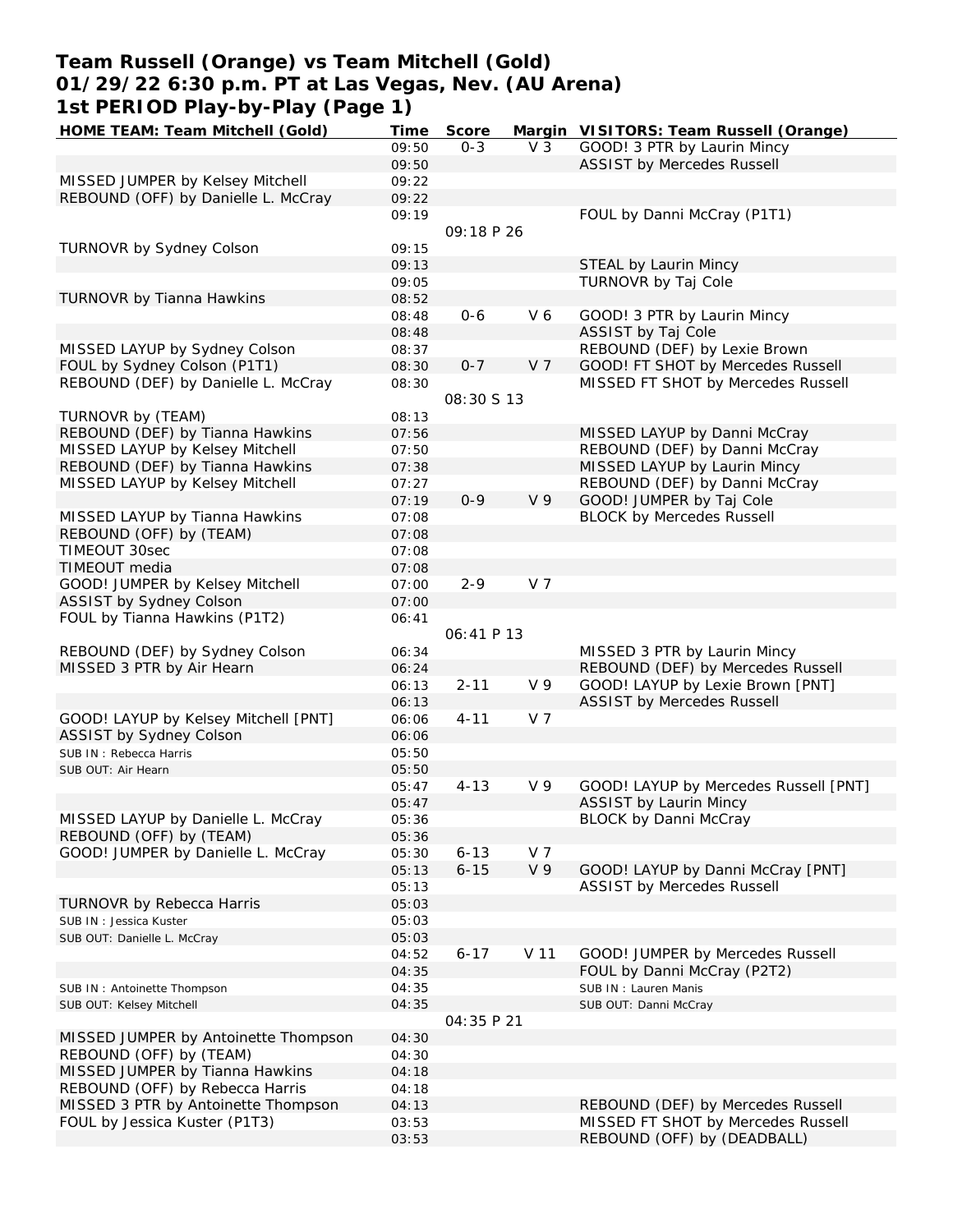# **Team Russell (Orange) vs Team Mitchell (Gold) 01/29/22 6:30 p.m. PT at Las Vegas, Nev. (AU Arena) 1st PERIOD Play-by-Play (Page 2)**

| HOME TEAM: Team Mitchell (Gold)  | Time  | Score             |                 | Margin VISITORS: Team Russell (Orange) |
|----------------------------------|-------|-------------------|-----------------|----------------------------------------|
|                                  | 03:53 | $6 - 18$          | V 12            | GOOD! FT SHOT by Mercedes Russell      |
|                                  |       | 03:53 \$ 13       |                 |                                        |
| TURNOVR by Sydney Colson         | 03:36 |                   |                 |                                        |
|                                  | 03:34 |                   |                 | STEAL by Lexie Brown                   |
|                                  | 03:32 | $6 - 20$          | V <sub>14</sub> | GOOD! LAYUP by Lexie Brown [FB/PNT]    |
| TURNOVR by Antoinette Thompson   | 03:15 |                   |                 |                                        |
|                                  | 03:13 |                   |                 | STEAL by Lauren Manis                  |
| REBOUND (DEF) by Rebecca Harris  | 03:08 |                   |                 | MISSED 3 PTR by Lexie Brown            |
| TURNOVR by Rebecca Harris        | 02:58 |                   |                 |                                        |
| SUB IN: Kelsey Mitchell          | 02:58 |                   |                 |                                        |
| SUB OUT: Tianna Hawkins          | 02:58 |                   |                 |                                        |
|                                  | 02:44 | $6 - 22$          | V 16            | GOOD! LAYUP by Lauren Manis [PNT]      |
| FOUL by Rebecca Harris (P1T4)    | 02:44 |                   |                 | MISSED FT SHOT by Lauren Manis         |
|                                  | 02:44 |                   |                 | REBOUND (OFF) by Nikki Greene          |
| SUB IN: Air Hearn                | 02:44 |                   |                 |                                        |
| SUB OUT: Sydney Colson           | 02:44 |                   |                 |                                        |
|                                  |       | 02:44 S 25        |                 |                                        |
|                                  | 02:37 |                   |                 | TURNOVR by Taj Cole                    |
|                                  | 02:37 |                   |                 | SUB IN: Antoinette Bannister           |
|                                  | 02:37 |                   |                 | SUB IN: Nikki Greene                   |
|                                  | 02:37 |                   |                 | SUB OUT: Lexie Brown                   |
|                                  | 02:37 |                   |                 | SUB OUT: Mercedes Russell              |
| GOOD! FT SHOT by Kelsey Mitchell | 02:33 | $7 - 22$          | V 15            | FOUL by Taj Cole (P1T3)                |
| GOOD! FT SHOT by Kelsey Mitchell | 02:33 | $8 - 22$          | V 14            |                                        |
|                                  |       | 02:33 5 06        |                 |                                        |
|                                  | 02:30 |                   |                 | TURNOVR by Taj Cole                    |
| GOOD! JUMPER by Kelsey Mitchell  | 02:17 | $10 - 22$         | V 12            |                                        |
|                                  | 01:53 |                   |                 | MISSED LAYUP by Lauren Manis           |
|                                  | 01:53 |                   |                 | REBOUND (OFF) by Nikki Greene          |
|                                  | 01:51 | $10 - 24$         | V 14            | GOOD! LAYUP by Nikki Greene [PNT]      |
| TURNOVR by Antoinette Thompson   | 01:44 |                   |                 |                                        |
|                                  | 01:42 |                   |                 | STEAL by Nikki Greene                  |
| REBOUND (DEF) by Jessica Kuster  | 01:39 |                   |                 | MISSED LAYUP by Nikki Greene           |
| GOOD! 3 PTR by Jessica Kuster    | 01:28 | $13 - 24$         | V <sub>11</sub> |                                        |
| <b>ASSIST by Kelsey Mitchell</b> | 01:28 |                   |                 |                                        |
| REBOUND (DEF) by Rebecca Harris  | 01:01 |                   |                 | MISSED JUMPER by Taj Cole              |
| MISSED LAYUP by Rebecca Harris   | 00:53 |                   |                 | REBOUND (DEF) by Taj Cole              |
|                                  | 00:47 |                   |                 | TURNOVR by Taj Cole                    |
| STEAL by Jessica Kuster          | 00:45 |                   |                 |                                        |
| MISSED LAYUP by Kelsey Mitchell  | 00:40 |                   |                 | REBOUND (DEF) by Lauren Manis          |
| FOUL by Air Hearn (P1T5)         | 00:30 | $13 - 25$         | V <sub>12</sub> | GOOD! FT SHOT by Laurin Mincy          |
|                                  | 00:30 | $13 - 26$         | V 13            | GOOD! FT SHOT by Laurin Mincy          |
|                                  |       | <i>00:30 S 23</i> |                 |                                        |
| MISSED JUMPER by Jessica Kuster  | 00:12 |                   |                 | REBOUND (DEF) by Antoinette Bannister  |
| REBOUND (DEF) by Rebecca Harris  | 00:06 |                   |                 | MISSED LAYUP by Lauren Manis           |
|                                  |       |                   |                 |                                        |

Team Russell (Orange) 26, Team Mitchell (Gold) 13

|                                              | In. | Off | 2nd         | Fast |          |                         |
|----------------------------------------------|-----|-----|-------------|------|----------|-------------------------|
| 1st period-only Paint T/O Chance Break Bench |     |     |             |      |          |                         |
| Team Russell (Orange) 12                     |     |     | $9 \t2 \t2$ |      | 4        | Score tied - 0 times.   |
| Team Mitchell (Gold) 2 4 4                   |     |     |             |      | $\sim$ 3 | Lead changed - 0 times. |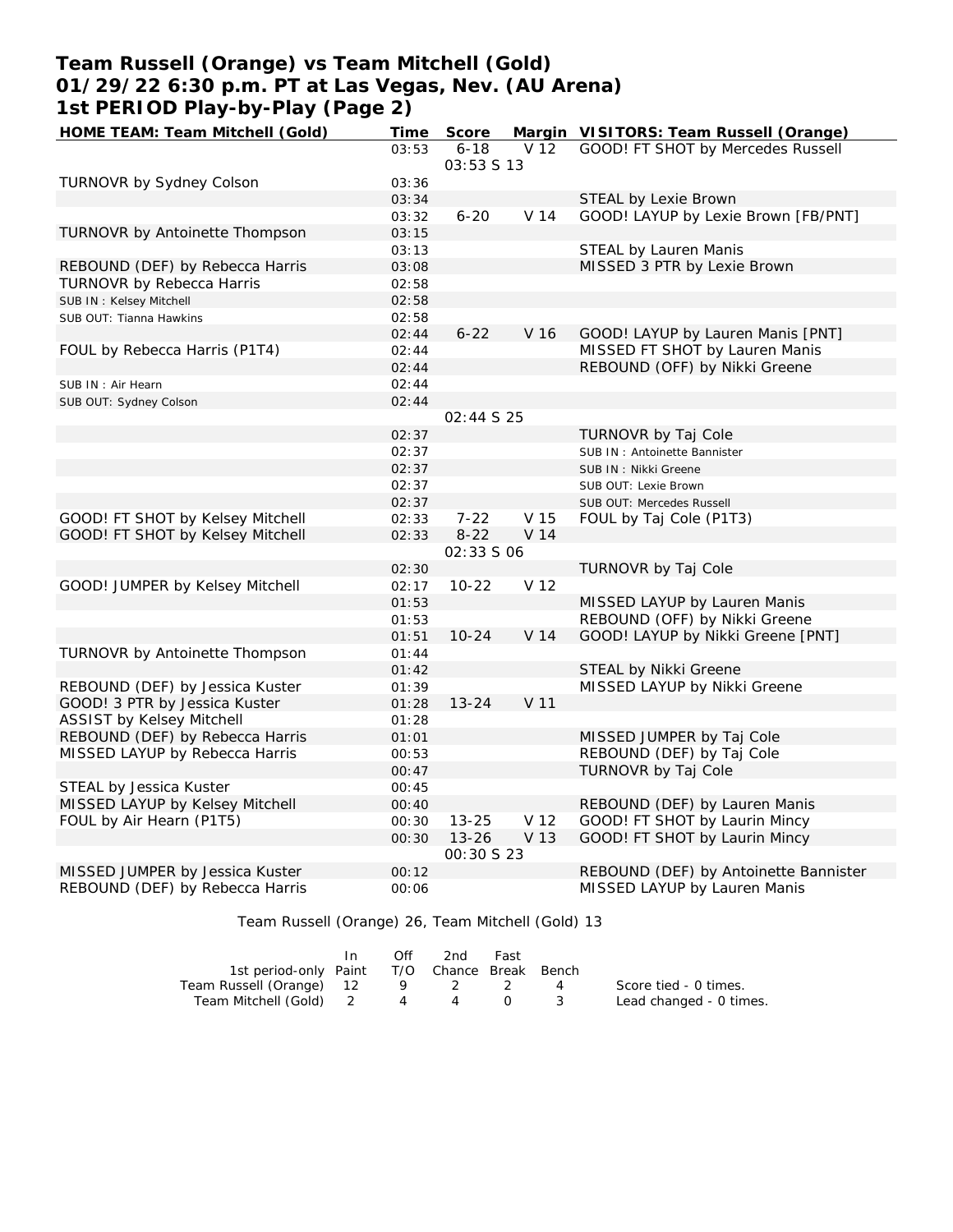# **Team Russell (Orange) vs Team Mitchell (Gold) 01/29/22 6:30 p.m. PT at Las Vegas, Nev. (AU Arena) 2nd PERIOD Play-by-Play (Page 1)**

| HOME TEAM: Team Mitchell (Gold)          | Time  | Score      |                 | Margin VISITORS: Team Russell (Orange) |
|------------------------------------------|-------|------------|-----------------|----------------------------------------|
|                                          | 10:00 |            |                 | SUB IN: Nikki Greene                   |
|                                          | 10:00 |            |                 | SUB IN: Antoinette Bannister           |
|                                          | 10:00 |            |                 | SUB IN: Lauren Manis                   |
|                                          | 10:00 |            |                 | SUB OUT: Taj Cole                      |
|                                          | 10:00 |            |                 | SUB OUT: Danni McCray                  |
|                                          | 10:00 |            |                 | SUB OUT: Mercedes Russell              |
| GOOD! LAYUP by Tianna Hawkins [PNT]      | 09:36 | $15 - 26$  | V 11            |                                        |
|                                          | 09:23 | $15 - 29$  | V 14            | GOOD! 3 PTR by Laurin Mincy            |
|                                          | 09:23 |            |                 | ASSIST by Antoinette Bannister         |
| GOOD! LAYUP by Tianna Hawkins [PNT]      | 09:09 | $17 - 29$  | V <sub>12</sub> |                                        |
| ASSIST by Kelsey Mitchell                | 09:09 |            |                 |                                        |
|                                          | 08:53 |            |                 | TURNOVR by Antoinette Bannister        |
| STEAL by Air Hearn                       | 08:51 |            |                 |                                        |
| GOOD! LAYUP by Danielle L. McCray [FB/PN | 08:50 | 19-29      | V 10            |                                        |
| ASSIST by Air Hearn                      | 08:50 |            |                 |                                        |
|                                          | 08:50 |            |                 | TIMEOUT 30sec                          |
|                                          | 08:50 |            |                 | SUB IN: Danni McCray                   |
|                                          | 08:50 |            |                 | SUB OUT: Antoinette Bannister          |
| FOUL by Kelsey Mitchell (P1T6)           | 08:42 |            |                 |                                        |
|                                          |       | 08:42 P 23 |                 |                                        |
| REBOUND (DEF) by (TEAM)                  | 08:30 |            |                 | MISSED 3 PTR by Laurin Mincy           |
| MISSED 3 PTR by Kelsey Mitchell          | 08:16 |            |                 | REBOUND (DEF) by Nikki Greene          |
|                                          | 07:58 |            |                 | MISSED LAYUP by Nikki Greene           |
|                                          |       |            |                 | REBOUND (OFF) by Laurin Mincy          |
|                                          | 07:58 |            |                 |                                        |
| <b>BLOCK by Tianna Hawkins</b>           | 07:53 |            |                 | MISSED 3 PTR by Lauren Manis           |
|                                          | 07:50 |            |                 | REBOUND (OFF) by (TEAM)                |
| REBOUND (DEF) by Tianna Hawkins          | 07:40 |            |                 | MISSED JUMPER by Laurin Mincy          |
| TURNOVR by Air Hearn                     | 07:33 |            |                 |                                        |
| REBOUND (DEF) by Tianna Hawkins          | 07:12 |            |                 | MISSED 3 PTR by Lexie Brown            |
|                                          | 06:54 |            |                 | SUB IN: Mercedes Russell               |
|                                          | 06:54 |            |                 | SUB OUT: Nikki Greene                  |
| MISSED 3 PTR by Sydney Colson            | 06:46 |            |                 |                                        |
| REBOUND (OFF) by Tianna Hawkins          | 06:46 |            |                 |                                        |
| GOOD! LAYUP by Tianna Hawkins [PNT]      | 06:38 | $21 - 29$  | V8              |                                        |
|                                          | 06:13 |            |                 | TURNOVR by Danni McCray                |
| MISSED LAYUP by Kelsey Mitchell          | 06:04 |            |                 | REBOUND (DEF) by Mercedes Russell      |
| FOUL by Danielle L. McCray (P1T7)        | 05:57 |            |                 | MISSED FT SHOT by Lexie Brown          |
|                                          | 05:57 |            |                 | REBOUND (OFF) by (DEADBALL)            |
|                                          | 05:57 | $21 - 30$  | V <sub>9</sub>  | GOOD! FT SHOT by Lexie Brown           |
| SUB IN: Antoinette Thompson              | 05:57 |            |                 |                                        |
| SUB OUT: Air Hearn                       | 05:57 |            |                 |                                        |
|                                          |       | 05:57 S 04 |                 |                                        |
| MISSED LAYUP by Sydney Colson            | 05:51 |            |                 | REBOUND (DEF) by Mercedes Russell      |
|                                          | 05:42 | $21 - 32$  | V 11            | GOOD! LAYUP by Lauren Manis [PNT]      |
|                                          | 05:42 |            |                 | <b>ASSIST by Laurin Mincy</b>          |
| MISSED JUMPER by Danielle L. McCray      | 05:25 |            |                 | REBOUND (DEF) by Danni McCray          |
|                                          | 05:08 |            |                 | <b>TURNOVR by Mercedes Russell</b>     |
| SUB IN: Rebecca Harris                   | 05:08 |            |                 |                                        |
| SUB OUT: Danielle L. McCray              | 05:08 |            |                 |                                        |
| GOOD! 3 PTR by Rebecca Harris            | 04:52 | $24 - 32$  | V8              |                                        |
| <b>ASSIST by Kelsey Mitchell</b>         | 04:52 |            |                 |                                        |
| REBOUND (DEF) by Sydney Colson           | 04:36 |            |                 | MISSED JUMPER by Mercedes Russell      |
| <b>TURNOVR by Kelsey Mitchell</b>        | 04:22 |            |                 |                                        |
|                                          | 04:20 |            |                 | STEAL by Lexie Brown                   |
| STEAL by Tianna Hawkins                  | 04:14 |            |                 | <b>TURNOVR by Laurin Mincy</b>         |
| MISSED LAYUP by Kelsey Mitchell          |       |            |                 | REBOUND (DEF) by Lauren Manis          |
| FOUL by Antoinette Thompson (P1T8)       | 04:00 |            |                 |                                        |
|                                          | 03:59 |            |                 |                                        |
|                                          | 03:59 |            |                 | SUB IN: Taj Cole                       |
|                                          | 03:59 | 03:49 P 25 |                 | SUB OUT: Laurin Mincy                  |
|                                          |       |            |                 |                                        |
|                                          | 03:38 |            |                 | MISSED JUMPER by Mercedes Russell      |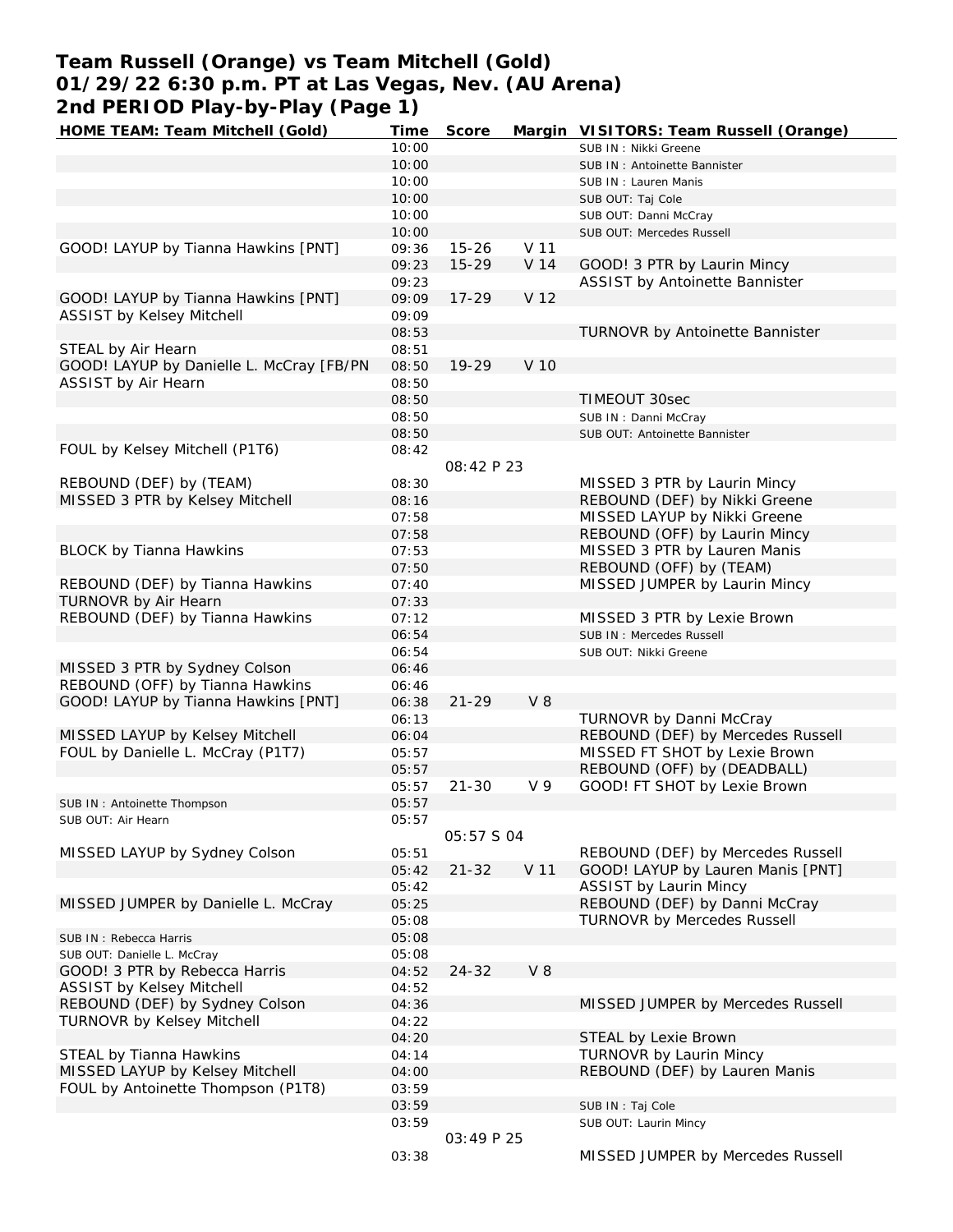# **Team Russell (Orange) vs Team Mitchell (Gold) 01/29/22 6:30 p.m. PT at Las Vegas, Nev. (AU Arena) 2nd PERIOD Play-by-Play (Page 2)**

| HOME TEAM: Team Mitchell (Gold)        | Time  | Score      |                | Margin VISITORS: Team Russell (Orange) |
|----------------------------------------|-------|------------|----------------|----------------------------------------|
|                                        | 03:38 |            |                | REBOUND (OFF) by (TEAM)                |
| SUB IN: Jessica Kuster                 | 03:37 |            |                |                                        |
| SUB OUT: Sydney Colson                 | 03:37 |            |                |                                        |
| REBOUND (DEF) by Rebecca Harris        | 03:34 |            |                | MISSED JUMPER by Lauren Manis          |
| <b>TURNOVR by Rebecca Harris</b>       | 03:28 |            |                |                                        |
|                                        | 03:27 |            |                | STEAL by Lauren Manis                  |
| <b>BLOCK by Tianna Hawkins</b>         | 03:25 |            |                | MISSED LAYUP by Lauren Manis           |
|                                        | 03:25 |            |                | REBOUND (OFF) by (TEAM)                |
| REBOUND (DEF) by Kelsey Mitchell       | 03:22 |            |                | MISSED JUMPER by Danni McCray          |
| GOOD! JUMPER by Kelsey Mitchell        | 03:13 | $26 - 32$  | V <sub>6</sub> |                                        |
| REBOUND (DEF) by Antoinette Thompson   | 02:56 |            |                | MISSED LAYUP by Taj Cole               |
| MISSED LAYUP by Antoinette Thompson    | 02:46 |            |                | REBOUND (DEF) by Lexie Brown           |
| REBOUND (DEF) by Rebecca Harris        | 02:36 |            |                | MISSED LAYUP by Lexie Brown            |
|                                        | 02:29 |            |                | FOUL by Lauren Manis (P1T4)            |
| SUB IN: Air Hearn                      | 02:29 |            |                |                                        |
| SUB OUT: Kelsey Mitchell               | 02:29 |            |                |                                        |
|                                        |       | 02:29 P 06 |                |                                        |
| MISSED JUMPER by Antoinette Thompson   | 02:21 |            |                | REBOUND (DEF) by Lauren Manis          |
|                                        | 02:11 | $26 - 34$  | $V_8$          | GOOD! LAYUP by Mercedes Russell [PNT]  |
|                                        | 02:11 |            |                | <b>ASSIST by Lexie Brown</b>           |
| GOOD! LAYUP by Tianna Hawkins [PNT]    | 02:03 | 28-34      | V <sub>6</sub> |                                        |
| ASSIST by Air Hearn                    | 02:03 |            |                |                                        |
| FOUL by Air Hearn (P2T9)               | 01:50 |            |                |                                        |
| SUB IN: Danielle L. McCray             | 01:50 |            |                |                                        |
| SUB OUT: Tianna Hawkins                | 01:50 |            |                |                                        |
|                                        |       | 01:50 P 14 |                |                                        |
|                                        | 01:41 | 28-36      | $V_8$          | GOOD! JUMPER by Mercedes Russell       |
|                                        | 01:41 |            |                | ASSIST by Taj Cole                     |
| GOOD! LAYUP by Air Hearn [PNT]         | 01:30 | $30 - 36$  | V6             |                                        |
|                                        | 01:21 | $30 - 38$  | V8             | GOOD! JUMPER by Taj Cole               |
| GOOD! JUMPER by Danielle L. McCray     | 01:03 | 32-38      | V 6            |                                        |
| REBOUND (DEF) by Air Hearn             | 00:46 |            |                | MISSED 3 PTR by Taj Cole               |
| GOOD! LAYUP by Jessica Kuster [FB/PNT] | 00:38 | $34 - 38$  | $V_4$          |                                        |
| ASSIST by Air Hearn                    | 00:38 |            |                |                                        |
| REBOUND (DEF) by Antoinette Thompson   | 00:24 |            |                | MISSED JUMPER by Lexie Brown           |
| GOOD! LAYUP by Air Hearn [PNT]         | 00:18 | $36 - 38$  | V <sub>2</sub> |                                        |
| ASSIST by Antoinette Thompson          | 00:18 |            |                |                                        |
|                                        | 00:07 | $36 - 40$  | V <sub>4</sub> | GOOD! JUMPER by Lexie Brown            |

Team Russell (Orange) 40, Team Mitchell (Gold) 36

|                                              | In. | Off | 2nd               | Fast                   |                         |
|----------------------------------------------|-----|-----|-------------------|------------------------|-------------------------|
| 2nd period-only Paint T/O Chance Break Bench |     |     |                   |                        |                         |
| Team Russell (Orange) 4                      |     |     | $\Omega$ $\Omega$ | $\left( \quad \right)$ | Score tied - 0 times.   |
| Team Mitchell (Gold) 16 5 2 4 5              |     |     |                   |                        | Lead changed - 0 times. |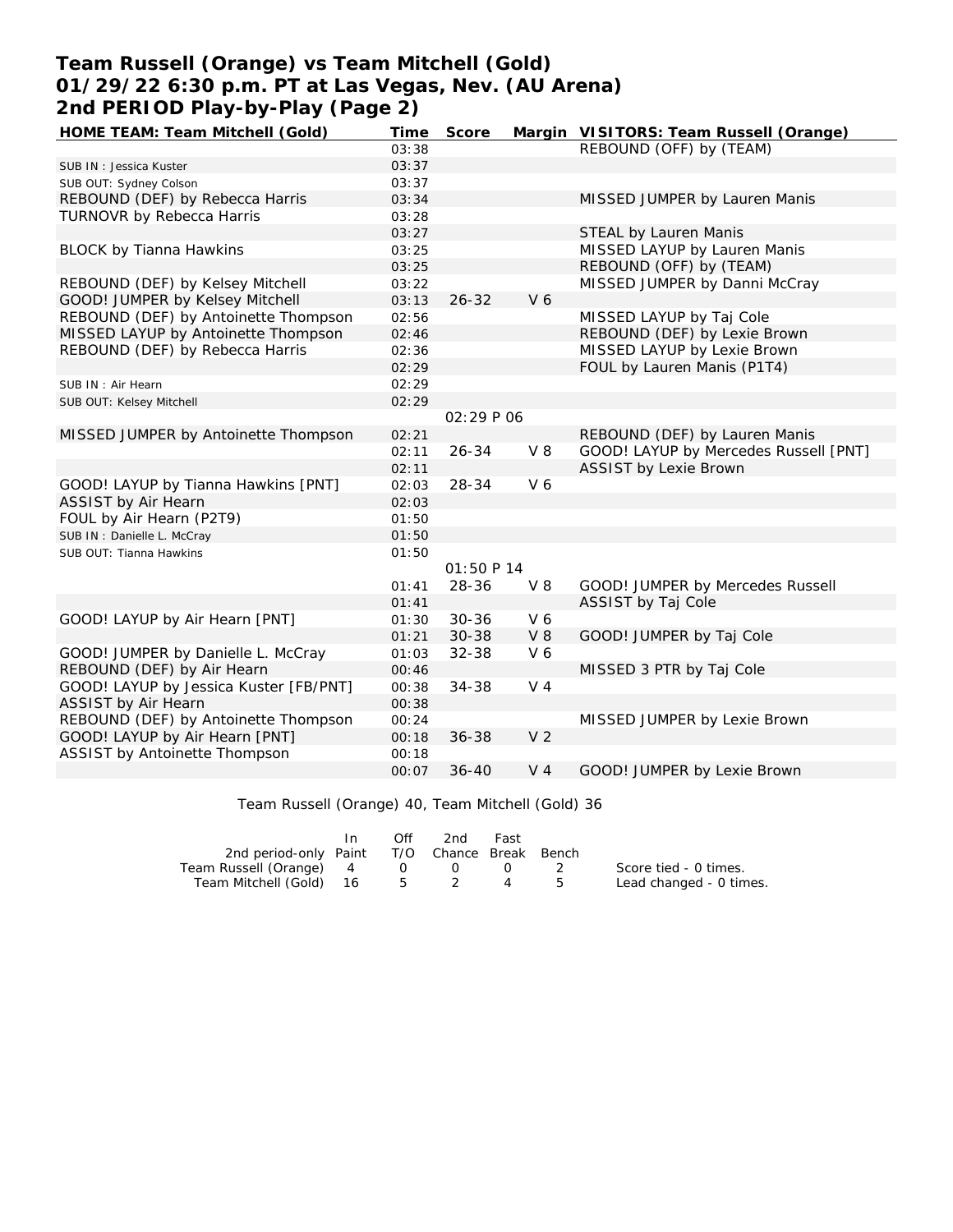# **Team Russell (Orange) vs Team Mitchell (Gold) 01/29/22 6:30 p.m. PT at Las Vegas, Nev. (AU Arena) 3rd PERIOD Play-by-Play (Page 1)**

| HOME TEAM: Team Mitchell (Gold)                  | Time  | Score      |                | Margin VISITORS: Team Russell (Orange) |
|--------------------------------------------------|-------|------------|----------------|----------------------------------------|
| SUB IN: Antoinette Thompson                      | 10:00 |            |                |                                        |
| SUB IN: Jessica Kuster                           | 10:00 |            |                |                                        |
| SUB IN: Rebecca Harris                           | 10:00 |            |                |                                        |
| SUB OUT: Sydney Colson                           | 10:00 |            |                |                                        |
| SUB OUT: Tianna Hawkins                          | 10:00 |            |                |                                        |
| SUB OUT: Kelsey Mitchell                         | 10:00 |            |                |                                        |
| MISSED 3 PTR by Rebecca Harris                   | 09:50 |            |                | REBOUND (DEF) by Danni McCray          |
| FOUL TECHNCL by the bench                        | 09:31 | $36 - 41$  | V <sub>5</sub> | GOOD! FT SHOT by Lexie Brown           |
|                                                  | 09:22 |            |                | MISSED JUMPER by Mercedes Russell      |
|                                                  | 09:22 |            |                | REBOUND (OFF) by Mercedes Russell      |
| REBOUND (DEF) by Rebecca Harris                  | 09:13 |            |                | MISSED LAYUP by Mercedes Russell       |
|                                                  |       |            |                |                                        |
| MISSED LAYUP by Danielle L. McCray               | 09:06 |            |                | <b>BLOCK by Danni McCray</b>           |
| REBOUND (OFF) by (TEAM)                          | 09:06 |            |                |                                        |
| MISSED JUMPER by Antoinette Thompson             | 08:59 |            |                |                                        |
| REBOUND (OFF) by Jessica Kuster                  | 08:59 |            |                |                                        |
| GOOD! 3 PTR by Air Hearn                         | 08:52 | $39 - 41$  | V <sub>2</sub> |                                        |
| ASSIST by Jessica Kuster                         | 08:52 |            |                |                                        |
|                                                  | 08:36 | $39 - 43$  | V <sub>4</sub> | GOOD! LAYUP by Mercedes Russell [PNT]  |
|                                                  | 08:36 |            |                | ASSIST by Taj Cole                     |
|                                                  | 08:16 |            |                | FOUL by Lexie Brown (P1T1)             |
|                                                  |       | 08:16 P 75 |                |                                        |
| MISSED LAYUP by Antoinette Thompson              | 08:03 |            |                |                                        |
| REBOUND (OFF) by Antoinette Thompson             | 08:03 |            |                |                                        |
| GOOD! JUMPER by Jessica Kuster                   | 07:57 | $41 - 43$  | V <sub>2</sub> |                                        |
| ASSIST by Antoinette Thompson                    | 07:57 |            |                |                                        |
|                                                  |       |            |                |                                        |
|                                                  | 07:39 |            |                | TURNOVR by Danni McCray                |
| STEAL by Rebecca Harris                          | 07:38 |            |                |                                        |
| MISSED LAYUP by Rebecca Harris                   | 07:35 |            |                | <b>BLOCK by Danni McCray</b>           |
|                                                  | 07:32 |            |                | REBOUND (DEF) by Danni McCray          |
|                                                  | 07:28 | $41 - 45$  | V <sub>4</sub> | GOOD! LAYUP by Laurin Mincy [FB/PNT]   |
|                                                  | 07:28 |            |                | ASSIST by Taj Cole                     |
| TURNOVR by Antoinette Thompson                   | 07:13 |            |                |                                        |
|                                                  | 07:13 |            |                | SUB IN: Nikki Greene                   |
|                                                  | 07:13 |            |                | SUB OUT: Danni McCray                  |
|                                                  | 06:58 | $41 - 47$  | V6             | GOOD! LAYUP by Lexie Brown [PNT]       |
|                                                  | 06:58 |            |                | <b>ASSIST by Mercedes Russell</b>      |
| GOOD! LAYUP by Air Hearn [PNT]                   | 06:48 | $43 - 47$  | $V_4$          |                                        |
| REBOUND (DEF) by Jessica Kuster                  | 06:32 |            |                | MISSED JUMPER by Lexie Brown           |
| MISSED 3 PTR by Antoinette Thompson              | 06:22 |            |                | REBOUND (DEF) by Lexie Brown           |
| SUB IN: Tianna Hawkins                           | 06:10 |            |                |                                        |
|                                                  | 06:10 |            |                |                                        |
| SUB IN: Kelsey Mitchell<br>SUB IN: Sydney Colson |       |            |                |                                        |
|                                                  | 06:10 |            |                |                                        |
| SUB OUT: Danielle L. McCray                      | 06:10 |            |                |                                        |
| SUB OUT: Antoinette Thompson                     | 06:10 |            |                |                                        |
| SUB OUT: Rebecca Harris                          | 06:10 |            |                |                                        |
|                                                  | 05:59 | 43-49      | V6             | GOOD! LAYUP by Nikki Greene [PNT]      |
| MISSED 3 PTR by Air Hearn                        | 05:36 |            |                | REBOUND (DEF) by Laurin Mincy          |
|                                                  | 05:25 | $43 - 51$  | $V_8$          | GOOD! LAYUP by Mercedes Russell [PNT]  |
| MISSED 3 PTR by Tianna Hawkins                   | 05:12 |            |                | REBOUND (DEF) by Taj Cole              |
|                                                  | 04:59 |            |                | TURNOVR by Nikki Greene                |
| <b>TIMEOUT MEDIA</b>                             | 04:57 |            |                |                                        |
| GOOD! LAYUP by Kelsey Mitchell [PNT]             | 04:40 | $45 - 51$  | V6             |                                        |
| ASSIST by Air Hearn                              | 04:40 |            |                |                                        |
|                                                  | 04:27 | 45-53      | $V_8$          | GOOD! JUMPER by Mercedes Russell       |
|                                                  | 04:27 |            |                | <b>ASSIST by Lexie Brown</b>           |
| MISSED 3 PTR by Kelsey Mitchell                  | 04:16 |            |                | REBOUND (DEF) by Nikki Greene          |
|                                                  |       | 45-55      | V 10           | GOOD! LAYUP by Nikki Greene [PNT]      |
|                                                  | 04:01 |            |                |                                        |
|                                                  | 04:01 |            |                | ASSIST by Taj Cole                     |
| TURNOVR by Tianna Hawkins                        | 03:44 |            |                |                                        |
|                                                  | 03:42 |            |                | STEAL by Nikki Greene                  |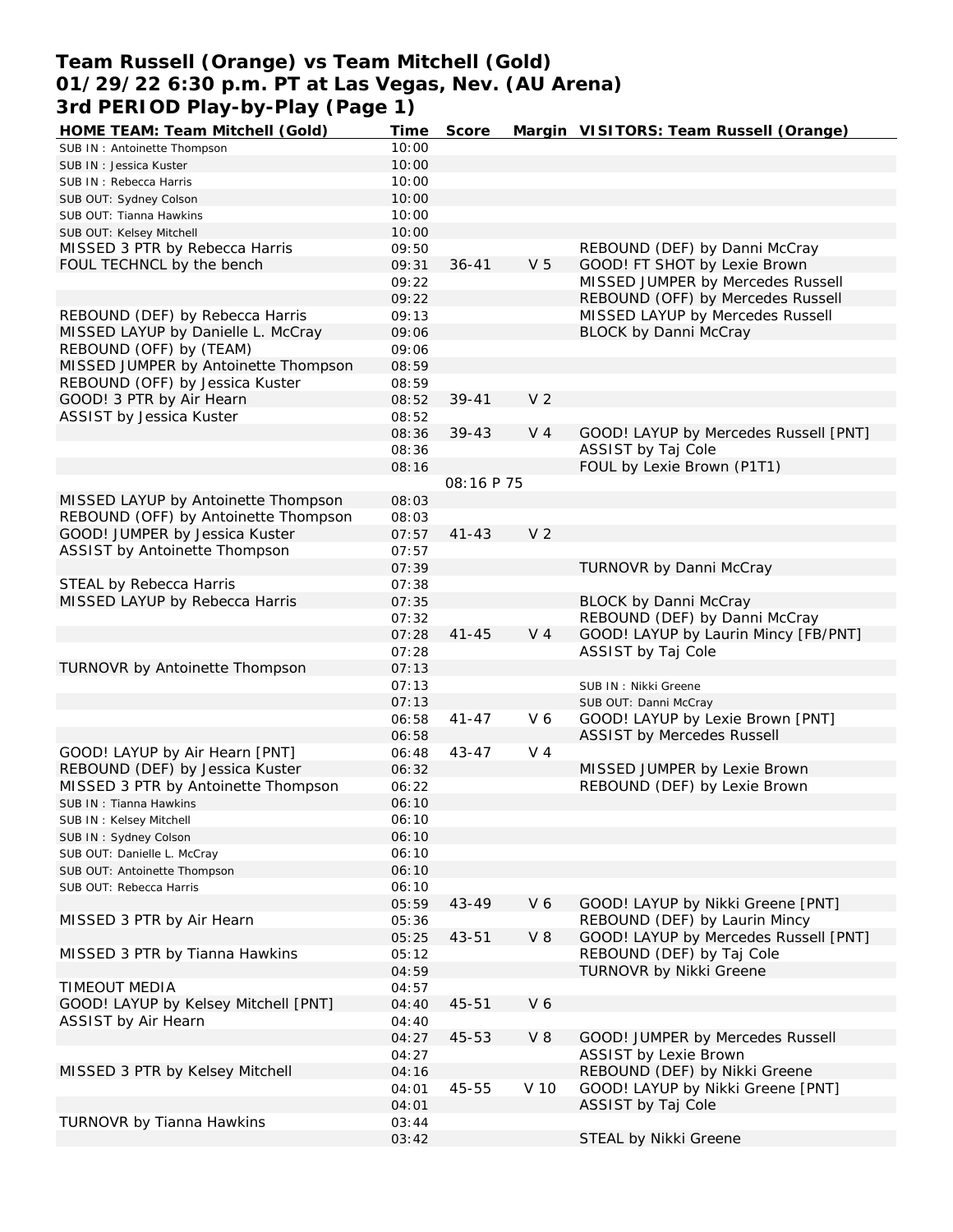# **Team Russell (Orange) vs Team Mitchell (Gold) 01/29/22 6:30 p.m. PT at Las Vegas, Nev. (AU Arena) 3rd PERIOD Play-by-Play (Page 2)**

| HOME TEAM: Team Mitchell (Gold)         | Time  | Score      |                | Margin VISITORS: Team Russell (Orange) |
|-----------------------------------------|-------|------------|----------------|----------------------------------------|
|                                         | 03:33 | 45-57      | V 12           | GOOD! LAYUP by Mercedes Russell [PNT]  |
|                                         | 03:33 |            |                | <b>ASSIST by Lexie Brown</b>           |
| TURNOVR by Tianna Hawkins               | 03:22 |            |                |                                        |
|                                         | 03:21 |            |                | STEAL by Lexie Brown                   |
| SUB IN: Danielle L. McCray              | 03:15 |            |                |                                        |
| SUB OUT: Jessica Kuster                 | 03:15 |            |                |                                        |
| REBOUND (DEF) by Kelsey Mitchell        | 03:09 |            |                | MISSED JUMPER by Mercedes Russell      |
| GOOD! LAYUP by Air Hearn [PNT]          | 02:55 | $47 - 57$  | V 10           |                                        |
| REBOUND (DEF) by Sydney Colson          | 02:41 |            |                | MISSED LAYUP by Lexie Brown            |
| GOOD! LAYUP by Danielle L. McCray [PNT] | 02:33 | 49-57      | V8             |                                        |
| ASSIST by Sydney Colson                 | 02:33 |            |                |                                        |
| FOUL by Danielle L. McCray (P2T1)       | 02:16 |            |                |                                        |
| SUB IN: Rebecca Harris                  | 02:16 |            |                |                                        |
| SUB OUT: Air Hearn                      | 02:16 |            |                |                                        |
|                                         |       | 02:16 P 13 |                |                                        |
|                                         | 02:12 |            |                | TURNOVR by Nikki Greene                |
| STEAL by Danielle L. McCray             | 02:11 |            |                |                                        |
| MISSED LAYUP by Kelsey Mitchell         | 01:59 |            |                |                                        |
| REBOUND (OFF) by Tianna Hawkins         | 01:59 |            |                |                                        |
| GOOD! LAYUP by Tianna Hawkins [PNT]     | 01:55 | $51 - 57$  | V <sub>6</sub> |                                        |
|                                         | 01:37 | 51-59      | $V_8$          | GOOD! LAYUP by Lexie Brown [PNT]       |
| GOOD! JUMPER by Kelsey Mitchell         | 01:12 | 53-59      | V 6            |                                        |
| REBOUND (DEF) by Tianna Hawkins         | 00:41 |            |                | MISSED JUMPER by Nikki Greene          |
| <b>TURNOVR by Kelsey Mitchell</b>       | 00:30 |            |                |                                        |
|                                         | 00:29 |            |                | STEAL by Nikki Greene                  |
|                                         | 00:25 |            |                | TURNOVR by Lexie Brown                 |
|                                         | 00:25 |            |                | FOUL by Taj Cole (P2T2)                |
| <b>TURNOVR by Rebecca Harris</b>        | 00:25 |            |                |                                        |
| SUB IN: Antoinette Thompson             | 00:25 |            |                | SUB IN: Lauren Manis                   |
| SUB IN: Jessica Kuster                  | 00:25 |            |                | SUB OUT: Nikki Greene                  |
| SUB OUT: Tianna Hawkins                 | 00:25 |            |                |                                        |
| SUB OUT: Sydney Colson                  | 00:25 |            |                |                                        |
|                                         |       | 00:14 P 06 |                |                                        |
| FOUL by Antoinette Thompson (P2T2)      | 00:04 | $53 - 60$  | V <sub>7</sub> | GOOD! FT SHOT by Taj Cole              |
|                                         | 00:04 | $53 - 61$  | $V_8$          | GOOD! FT SHOT by Taj Cole              |
|                                         |       | 00:04 S 14 |                |                                        |
|                                         |       |            |                |                                        |

## Team Russell (Orange) 61, Team Mitchell (Gold) 53

|                                              | Off             | 2nd | Fast                                                           |   |                         |
|----------------------------------------------|-----------------|-----|----------------------------------------------------------------|---|-------------------------|
| 3rd period-only Paint T/O Chance Break Bench |                 |     |                                                                |   |                         |
| Team Russell (Orange) 16                     | $6\overline{6}$ |     |                                                                | 4 | Score tied - 0 times.   |
| Team Mitchell (Gold) 10                      |                 | 4 7 | $\left( \begin{array}{ccc} 1 & 1 \\ 1 & 1 \end{array} \right)$ |   | Lead changed - 0 times. |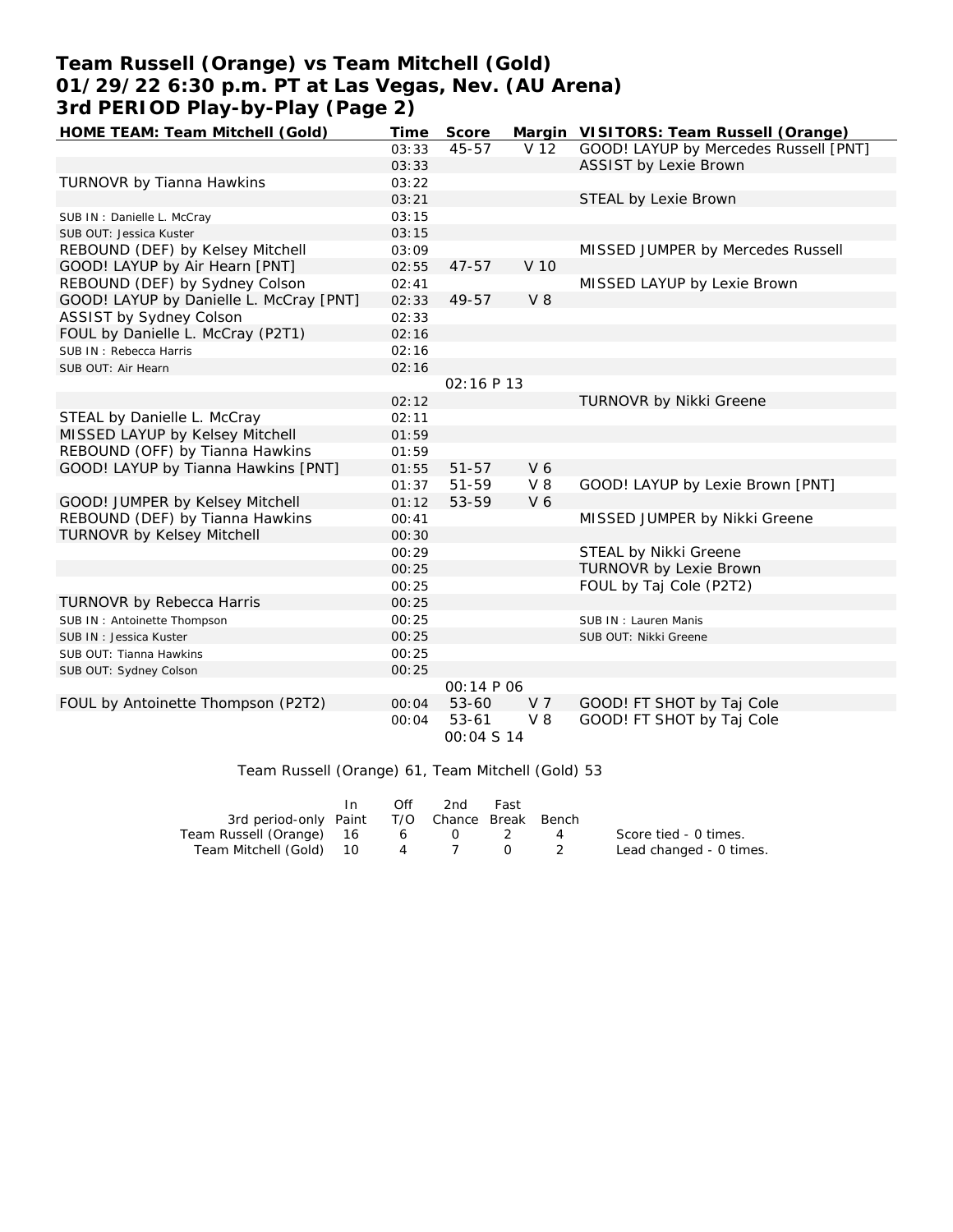# **Team Russell (Orange) vs Team Mitchell (Gold) 01/29/22 6:30 p.m. PT at Las Vegas, Nev. (AU Arena) 4th PERIOD Play-by-Play (Page 1)**<br>HOME TEAM: Team Mitchell (Gold) Time

| 401 PERTOD PIAY-DY-PIAY (PAYE T)        |       |              |                 |                                        |
|-----------------------------------------|-------|--------------|-----------------|----------------------------------------|
| HOME TEAM: Team Mitchell (Gold)         | Time  | Score        |                 | Margin VISITORS: Team Russell (Orange) |
|                                         | 10:00 |              |                 | SUB IN: Lauren Manis                   |
|                                         | 10:00 |              |                 | SUB OUT: Danni McCray                  |
|                                         | 09:39 |              |                 | MISSED LAYUP by Mercedes Russell       |
|                                         | 09:39 |              |                 | REBOUND (OFF) by Mercedes Russell      |
| REBOUND (DEF) by Tianna Hawkins         | 09:36 |              |                 | MISSED LAYUP by Mercedes Russell       |
| MISSED JUMPER by Danielle L. McCray     | 09:25 |              |                 | REBOUND (DEF) by Lexie Brown           |
|                                         | 09:07 |              |                 | MISSED 3 PTR by Taj Cole               |
|                                         | 09:07 |              |                 | REBOUND (OFF) by Mercedes Russell      |
|                                         | 08:53 | 53-64        | V <sub>11</sub> | GOOD! 3 PTR by Lexie Brown             |
|                                         | 08:53 |              |                 | <b>ASSIST by Laurin Mincy</b>          |
| MISSED 3 PTR by Kelsey Mitchell         | 08:39 |              |                 | REBOUND (DEF) by Lexie Brown           |
| REBOUND (DEF) by Danielle L. McCray     | 08:18 |              |                 | MISSED JUMPER by Mercedes Russell      |
|                                         |       |              | V <sub>9</sub>  |                                        |
| GOOD! LAYUP by Danielle L. McCray [PNT] | 07:58 | 55-64        |                 |                                        |
|                                         | 07:36 | 55-66        | V 11            | GOOD! LAYUP by Mercedes Russell [PNT]  |
|                                         | 07:36 |              |                 | <b>ASSIST by Lexie Brown</b>           |
| <b>TIMEOUT 30sec</b>                    | 07:30 |              |                 |                                        |
|                                         | 07:30 |              |                 | SUB IN: Danni McCray                   |
|                                         | 07:30 |              |                 | SUB IN: Nikki Greene                   |
|                                         | 07:30 |              |                 | SUB OUT: Lauren Manis                  |
|                                         | 07:30 |              |                 | SUB OUT: Mercedes Russell              |
|                                         |       | C 00:25 P 30 |                 |                                        |
| TURNOVR by Tianna Hawkins               | 07:13 |              |                 |                                        |
|                                         | 07:12 |              |                 | STEAL by Taj Cole                      |
|                                         | 06:47 |              |                 | MISSED LAYUP by Lexie Brown            |
|                                         | 06:47 |              |                 | REBOUND (OFF) by Danni McCray          |
|                                         | 06:43 | 55-68        | V 13            | GOOD! LAYUP by Danni McCray [PNT]      |
| MISSED LAYUP by Sydney Colson           | 06:38 |              |                 | REBOUND (DEF) by Nikki Greene          |
|                                         |       |              |                 |                                        |
|                                         | 06:27 |              |                 | MISSED LAYUP by Laurin Mincy           |
|                                         | 06:27 |              |                 | REBOUND (OFF) by Danni McCray          |
|                                         | 06:22 | 55-70        | V 15            | GOOD! LAYUP by Danni McCray [PNT]      |
| MISSED 3 PTR by Kelsey Mitchell         | 06:11 |              |                 | REBOUND (DEF) by Lexie Brown           |
|                                         | 06:03 |              |                 | TURNOVR by Lexie Brown                 |
| STEAL by Danielle L. McCray             | 06:02 |              |                 |                                        |
| MISSED LAYUP by Kelsey Mitchell         | 05:58 |              |                 | REBOUND (DEF) by Lexie Brown           |
| FOUL by Sydney Colson (P2T3)            | 05:54 |              |                 |                                        |
| SUB IN: Antoinette Thompson             | 05:54 |              |                 |                                        |
| SUB IN: Jessica Kuster                  | 05:54 |              |                 |                                        |
| SUB IN: Rebecca Harris                  | 05:54 |              |                 |                                        |
| SUB OUT: Air Hearn                      | 05:54 |              |                 |                                        |
| SUB OUT: Sydney Colson                  | 05:54 |              |                 |                                        |
| SUB OUT: Kelsey Mitchell                | 05:54 |              |                 |                                        |
|                                         |       | 05:54 P 04   |                 |                                        |
|                                         |       |              |                 | MISSED JUMPER by Laurin Mincy          |
| REBOUND (DEF) by Rebecca Harris         | 05:43 |              |                 |                                        |
| GOOD! JUMPER by Rebecca Harris          | 05:37 | 57-70        | V 13            |                                        |
| REBOUND (DEF) by Danielle L. McCray     | 05:11 |              |                 | MISSED LAYUP by Lexie Brown            |
| GOOD! LAYUP by Tianna Hawkins [PNT]     | 04:59 | 59-70        | V <sub>11</sub> |                                        |
| ASSIST by Danielle L. McCray            | 04:59 |              |                 |                                        |
| REBOUND (DEF) by Jessica Kuster         | 04:42 |              |                 | MISSED LAYUP by Danni McCray           |
|                                         | 04:35 |              |                 | FOUL by Nikki Greene (P1T3)            |
| TIMEOUT MEDIA                           | 04:35 |              |                 |                                        |
|                                         |       | 04:35 P 69   |                 |                                        |
| MISSED 3 PTR by Tianna Hawkins          | 04:16 |              |                 | REBOUND (DEF) by (TEAM)                |
| FOUL by Danielle L. McCray (P3T4)       | 04:00 |              |                 |                                        |
|                                         |       | 04:00 P 73   |                 |                                        |
| REBOUND (DEF) by Tianna Hawkins         | 03:55 |              |                 | MISSED JUMPER by Nikki Greene          |
| MISSEDDJUMPER by Danielle L. McCray     | 03:35 |              |                 |                                        |
| MISSED LAYUP by Antoinette Thompson     |       |              |                 |                                        |
|                                         | 03:27 |              |                 |                                        |
| REBOUND (OFF) by Tianna Hawkins         | 03:27 |              |                 |                                        |
| MISSED LAYUP by Tianna Hawkins          | 03:23 |              |                 | REBOUND (DEF) by Lexie Brown           |
|                                         | 03:05 | 59-72        | V 13            | GOOD! LAYUP by Taj Cole [PNT]          |
|                                         |       |              |                 |                                        |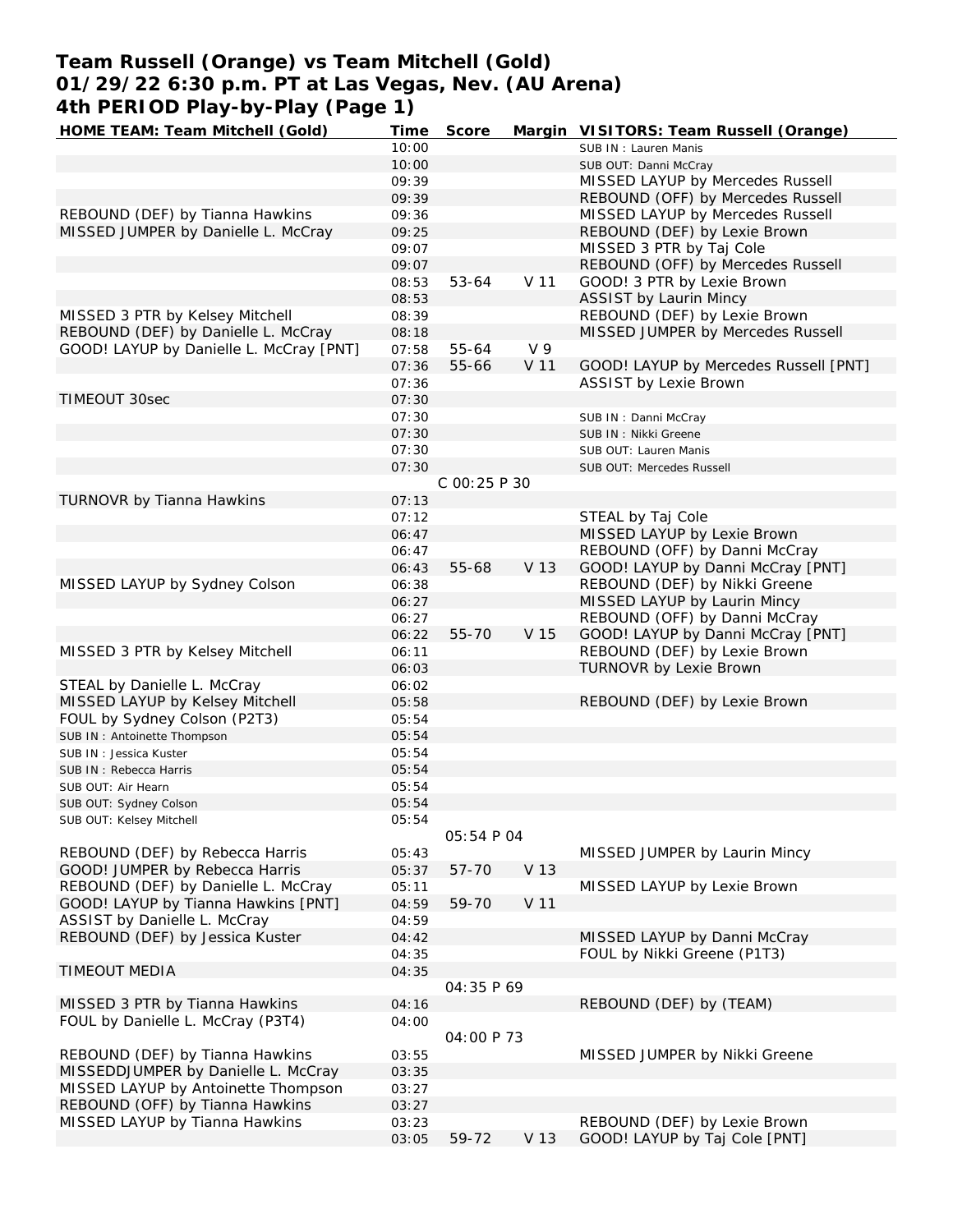# **Team Russell (Orange) vs Team Mitchell (Gold) 01/29/22 6:30 p.m. PT at Las Vegas, Nev. (AU Arena) 4th PERIOD Play-by-Play (Page 2)**

| HOME TEAM: Team Mitchell (Gold)                   | Time     | Score           |                    | Margin VISITORS: Team Russell (Orange) |
|---------------------------------------------------|----------|-----------------|--------------------|----------------------------------------|
| GOOD! LAYUP by Tianna Hawkins [PNT]               | 02:57    | $61 - 72$       | V 11               |                                        |
| <b>ASSIST by Rebecca Harris</b>                   | 02:57    |                 |                    |                                        |
|                                                   | 02:39    | $61 - 74$       | V 13               | GOOD! JUMPER by Taj Cole               |
| GOOD! 3 PTR by Rebecca Harris                     | 02:26    | $64 - 74$       | V 10               |                                        |
| <b>ASSIST by Tianna Hawkins</b>                   | 02:26    |                 |                    |                                        |
| REBOUND (DEF) by Tianna Hawkins                   | 02:07    |                 |                    | MISSED 3 PTR by Taj Cole               |
| GOOD! 3 PTR by Rebecca Harris                     | 01:52    | 67-74           | V <sub>7</sub>     |                                        |
|                                                   | 01:30    |                 |                    | TURNOVR by Lexie Brown                 |
| STEAL by Jessica Kuster                           | 01:28    |                 |                    |                                        |
| GOOD! LAYUP by Danielle L. McCray [PNT]           | 01:18    | 69-74           | V <sub>5</sub>     |                                        |
|                                                   | 01:18    |                 |                    | TIMEOUT 30sec                          |
| SUB IN: Kelsey Mitchell                           | 01:18    |                 |                    | SUB IN: Mercedes Russell               |
| SUB OUT: Antoinette Thompson                      | 01:18    |                 |                    | SUB OUT: Nikki Greene                  |
| FOUL TECHNCL by the bench                         | 01:04    | 69-75           | V <sub>6</sub>     | GOOD! FT SHOT by Lexie Brown           |
|                                                   | 00:52    | 69-77           | V 8                | GOOD! LAYUP by Taj Cole [PNT]          |
| MISSED LAYUP by Kelsey Mitchell                   | 00:46    |                 |                    |                                        |
| REBOUND (OFF) by Danielle L. McCray               | 00:46    |                 |                    |                                        |
| MISSED LAYUP by Danielle L. McCray                | 00:42    |                 |                    | <b>BLOCK by Danni McCray</b>           |
|                                                   | 00:39    |                 |                    | REBOUND (DEF) by Lexie Brown           |
|                                                   | 00:37    | 69-79           | V 10               | GOOD! LAYUP by Taj Cole [FB/PNT]       |
|                                                   | 00:37    |                 |                    | <b>ASSIST by Lexie Brown</b>           |
|                                                   | 00:28    |                 |                    | FOUL by Laurin Mincy (P1T4)            |
|                                                   | 00:28    |                 |                    | TIMEOUT 30sec                          |
| GOOD! FT SHOT by Rebecca Harris                   | 00:28    | $70 - 79$       | V <sub>9</sub>     |                                        |
| GOOD! FT SHOT by Rebecca Harris                   | 00:28    | $71 - 79$       | $V_8$              |                                        |
|                                                   |          | 00:28 S 15      |                    |                                        |
| STEAL by Kelsey Mitchell                          | 00:03    |                 |                    | TURNOVR by Laurin Mincy                |
|                                                   |          |                 |                    |                                        |
| Team Russell (Orange) 79, Team Mitchell (Gold) 71 |          |                 |                    |                                        |
| In                                                | Off      | 2 <sub>nd</sub> | Fast               |                                        |
| 4th period-only Paint                             | T/O      |                 | Chance Break Bench |                                        |
| $ToomDuccell (Oronac)$ 12                         | $\Omega$ | $\overline{ }$  |                    | $Converto find$ $N + imce$             |

| Team Russell (Orange) 12 |  |  | Score tied - 0 times.   |
|--------------------------|--|--|-------------------------|
| Team Mitchell (Gold) 8   |  |  | Lead changed - 0 times. |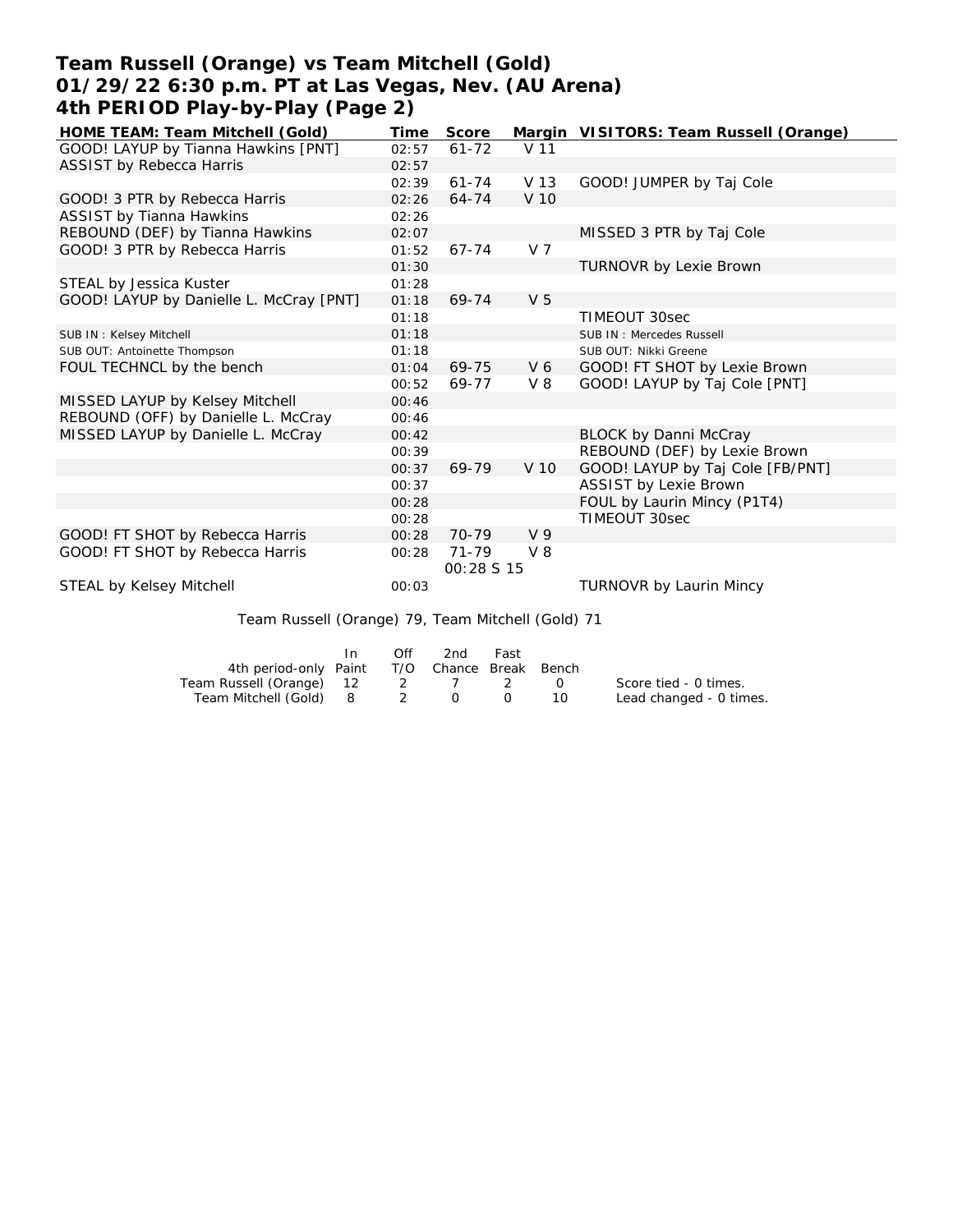## **Official Basketball Box Score -- 1st Period-Only Team Russell (Orange) vs Team Mitchell (Gold) 01/29/22 6:30 p.m. PT at Las Vegas, Nev. (AU Arena)**

**Team Russell (Orange) 26**

|    |                                                       |              | Total     | $3-$ Ptr      |         | Rebounds       |                |                 |           |                |   |          |            |      |                      |
|----|-------------------------------------------------------|--------------|-----------|---------------|---------|----------------|----------------|-----------------|-----------|----------------|---|----------|------------|------|----------------------|
| ## | Player                                                |              |           | FG-FGA FG-FGA | FT-FTA  | Off Def Tot    |                |                 | <b>PF</b> | ТP             | А | TO       | <b>BIK</b> | Stll | Min                  |
| 73 | Danni McCray                                          |              | $1 - 2$   | $0 - 0$       | $0 - 0$ | O              | 2              | 2               | 2         | 2              | 0 |          |            |      | 5                    |
| 13 | Mercedes Russell                                      | $\mathsf{C}$ | $2 - 2$   | $0 - 0$       | $2 - 4$ | $\Omega$       | $\overline{2}$ | $\overline{2}$  | $\Omega$  | 6              | 3 | O        |            |      |                      |
| 04 | Lexie Brown                                           | g            | $2 - 3$   | $O - 1$       | $0 - 0$ | $\Omega$       |                | 1               | Ω         | 4              | Ω | Ω        | $\Omega$   |      |                      |
| 14 | Taj Cole                                              | g            | $1 - 2$   | $0-0$         | $0-0$   | $\Omega$       |                | 1               |           | $\overline{2}$ |   | 4        | $\Omega$   | Ο    | 10                   |
| 23 | Laurin Mincy                                          | g            | $2 - 4$   | $2 - 3$       | $2 - 2$ | $\Omega$       | $\Omega$       | $\overline{O}$  | Ω         | 8              |   | Ω        | $\Omega$   |      | 10                   |
| 25 | Lauren Manis                                          |              | $1 - 3$   | $0 - 0$       | $O - 1$ | $\Omega$       |                | 1               | O         | $\overline{2}$ | O | $\Omega$ | $\Omega$   |      | 4                    |
| 33 | Antoinette Bannister                                  |              | $0-0$     | $0 - 0$       | $0 - 0$ | $\mathcal{O}$  |                | 1               | Ω         | 0              | Ο | Ω        | 0          |      | $\mathcal{P}$        |
| 54 | Nikki Greene                                          |              | $1 - 2$   | $0 - 0$       | $0 - 0$ | $\overline{2}$ | $\Omega$       | $\overline{2}$  | $\Omega$  | 2 <sub>1</sub> | O | Ω        | $\Omega$   |      | $\overline{2}$       |
|    | Team                                                  |              |           |               |         | O              | $\Omega$       | 0               |           |                |   |          |            |      |                      |
|    | <b>Totals</b>                                         |              | $10 - 18$ | $2 - 4$       | $4 - 7$ | 2              | 8              | 10 <sup>1</sup> | 3         | 26             | 5 | 4        | 2          | 4    |                      |
|    | FG %:<br>10-18<br>55.6%<br>3FG %:<br>50.0%<br>$2 - 4$ |              |           |               |         |                |                |                 |           |                |   |          |            |      | Deadball<br>Rebounds |

3FG %: 2-4 50.0% FT %: 4-7 57.1%

### **Team Mitchell (Gold) 13**

|    |                                                                                            |              | Total    | 3-Ptr         |         | Rebounds       |          |                |           |                |                |               |          |      |                           |
|----|--------------------------------------------------------------------------------------------|--------------|----------|---------------|---------|----------------|----------|----------------|-----------|----------------|----------------|---------------|----------|------|---------------------------|
| ## | Player                                                                                     |              |          | FG-FGA FG-FGA | FT-FTA  | Off Def Tot    |          |                | <b>PF</b> | TPI            | A              | TO            | Blk      | Stll | Min                       |
| 21 | <b>Tianna Hawkins</b>                                                                      |              | $0 - 2$  | $0 - 0$       | $0-0$   | 0              | 2        | 2              |           | 0              | O              |               | O        | 0    |                           |
| 06 | Kelsey Mitchell                                                                            | $\mathbf{q}$ | $3 - 7$  | $0-0$         | $2 - 2$ | $\mathcal{O}$  | $\Omega$ | $\overline{O}$ | $\Omega$  | 8 <sup>1</sup> |                | $\Omega$      | $\Omega$ | O    | 8                         |
| 26 | Danielle L. McCray                                                                         | g            | $1 - 2$  | $0-0$         | $0 - 0$ |                |          | 2              | 0         | 2              | $\overline{O}$ | 0             | 0        | 0    |                           |
| 51 | <b>Sydney Colson</b>                                                                       | g            | $0 - 1$  | $0-0$         | $0 - 0$ | $\mathcal{O}$  |          |                |           | $\overline{O}$ | $\overline{2}$ | $\mathcal{P}$ | 0        | 0    |                           |
| 75 | Air Hearn                                                                                  | g            | $O - 1$  | $O - 1$       | $0-0$   | $\overline{O}$ | $\Omega$ | $\overline{O}$ |           | $\Omega$       | $\Omega$       | 0             | $\circ$  | 0    | 6                         |
| 15 | Rebecca Harris                                                                             |              | $O - 1$  | $0-0$         | $O - O$ | 1.             | 3        | 4              |           | $\Omega$       | $\Omega$       | 2             | $\Omega$ | 0    | 5                         |
| 30 | Jessica Kuster                                                                             |              | $1 - 2$  | $1 - 1$       | $0-0$   | $\Omega$       |          |                |           | 3              | $\Omega$       | $\Omega$      | O        |      | 5                         |
| 69 | Antoinette Thompson                                                                        |              | $0 - 2$  | $O - 1$       | $0-0$   | 0              | $\Omega$ | 0              | $\Omega$  | $\Omega$       | $\Omega$       | $\mathcal{P}$ | $\Omega$ | 0    | 4                         |
|    | Team                                                                                       |              |          |               |         | 3              | O        | 3              |           |                |                |               |          |      |                           |
|    | <b>Totals</b>                                                                              |              | $5 - 18$ | $1 - 3$       | $2 - 2$ | 5              | 8        | 13             | 5         | 13             | 3              | 8             | 0        |      |                           |
|    | 27.8%<br>FG $%$ :<br>$5 - 18$<br>$3FG \%$<br>33.3%<br>$1 - 3$<br>FT %:<br>$2 - 2$<br>100.0 |              |          |               |         |                |          |                |           |                |                |               |          |      | Deadball<br>Rebounds<br>Ω |

Officials: Erik Aellig, DeSelle Dean, Daniel Chandler Technical fouls: Team Russell (Orange)-None. Team Mitchell (Gold)-None. Attendance:

| Score by periods      | 1st | $2nd$ $3rd$ $4th$ |  | Total |
|-----------------------|-----|-------------------|--|-------|
| Team Russell (Orange) |     |                   |  |       |
| Team Mitchell (Gold)  |     |                   |  |       |

| In. |   |     |                                                                 |
|-----|---|-----|-----------------------------------------------------------------|
|     |   |     |                                                                 |
| 12. | o |     | Δ                                                               |
| 2   | Δ | n   | ર                                                               |
|     |   | Off | 2nd Fast<br>Paint T/O Chance Break Bench<br>$\gamma$ , $\gamma$ |

Score tied - 0 times. Lead changed - 0 times. 1

Last FG - 87 1st-01:51, 86 1st-01:28.

Largest lead - 87 by 16 1st-02:44, 86 None.

87 led for 39:50. 86 led for 00:00. Game was tied for -9:-50.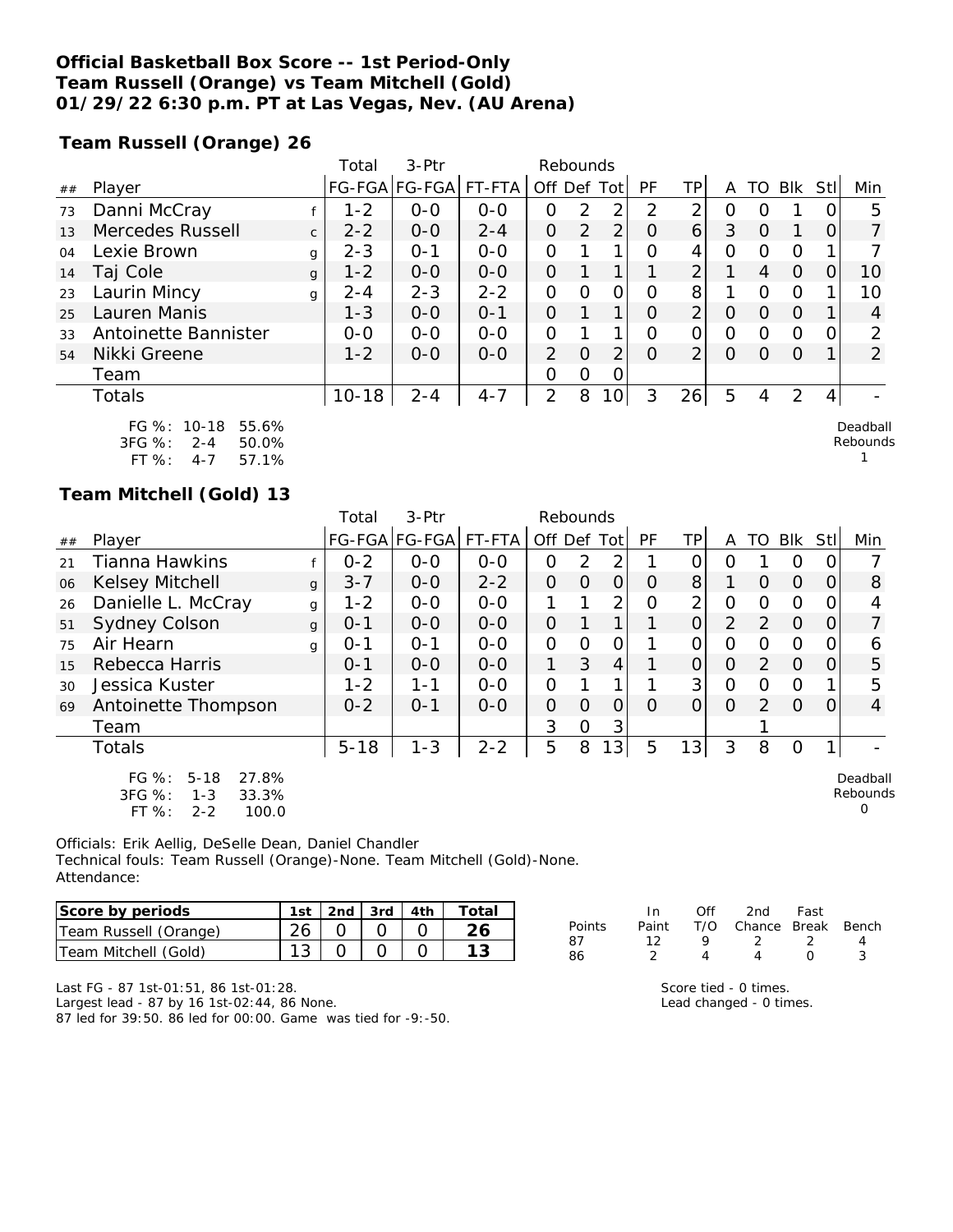## **Official Basketball Box Score -- 2nd Period-Only Team Russell (Orange) vs Team Mitchell (Gold) 01/29/22 6:30 p.m. PT at Las Vegas, Nev. (AU Arena)**

**Team Russell (Orange) 14**

|    |                                                              |              | Total    | $3-$ Ptr             |         | Rebounds       |                |                |          |                |   |                  |          |                |                      |
|----|--------------------------------------------------------------|--------------|----------|----------------------|---------|----------------|----------------|----------------|----------|----------------|---|------------------|----------|----------------|----------------------|
| ## | Player                                                       |              |          | FG-FGA FG-FGA FT-FTA |         | Off Def Tot    |                |                | PF       | TP.            | A | TO               | Blk      | Stll           | Min                  |
| 73 | Danni McCray                                                 |              | $O - 1$  | $0-0$                | $0 - 0$ | 0              |                | 1              | 0        |                | Ο |                  | O        |                | 8                    |
| 13 | Mercedes Russell                                             | $\mathsf{C}$ | $2 - 4$  | $0 - 0$              | $0 - 0$ | 0              | 2              | $\overline{2}$ | $\Omega$ | 4              | O |                  | $\Omega$ | Ο              | 6                    |
| 04 | Lexie Brown                                                  | g            | 1-4      | $O - 1$              | $1 - 2$ | $\Omega$       |                | 1              | Ω        | 3              |   | Ω                | 0        |                | 10                   |
| 14 | Taj Cole                                                     | g            | $1 - 3$  | $0 - 1$              | $0 - 0$ | $\Omega$       | 0              | 0              | O        | $\overline{2}$ |   | Ο                | $\Omega$ | Ο              | 3                    |
| 23 | Laurin Mincy                                                 | g            | $1 - 3$  | $1 - 2$              | $O - O$ | 1              | $\Omega$       | 1              | Ω        | 3              |   |                  | O        |                | 6                    |
| 25 | Lauren Manis                                                 |              | $1 - 4$  | $O - 1$              | $0 - 0$ | $\Omega$       | $\overline{2}$ | 2              |          | $\overline{2}$ | O | Ω                | $\Omega$ |                | 10                   |
| 33 | Antoinette Bannister                                         |              | $0 - 0$  | $0 - 0$              | $0 - 0$ | $\overline{O}$ | $\Omega$       | 0              | Ω        | 0              |   |                  | 0        |                |                      |
| 54 | Nikki Greene                                                 |              | $O - 1$  | $0 - 0$              | $0 - 0$ | $\Omega$       |                | 1              | $\Omega$ | Ω              | Ω | $\left( \right)$ | $\Omega$ | Ω              | 3                    |
|    | Team                                                         |              |          |                      |         | 3              | $\overline{O}$ | 3              |          |                |   |                  |          |                |                      |
|    | <b>Totals</b>                                                |              | $6 - 20$ | $1 - 5$              | $1 - 2$ | 4              |                |                |          | 14             | 4 | 4                | 0        | $\overline{2}$ |                      |
|    | $FG \%$ :<br>30.0%<br>$6 - 20$<br>3FG %:<br>20.0%<br>$1 - 5$ |              |          |                      |         |                |                |                |          |                |   |                  |          |                | Deadball<br>Rebounds |

FT %: 1-2 50.0%

### **Team Mitchell (Gold) 23**

|    |                                                                                   |              | Total     | $3-Ptr$       |         | Rebounds       |               |                |          |                |          |          |          |      |                           |
|----|-----------------------------------------------------------------------------------|--------------|-----------|---------------|---------|----------------|---------------|----------------|----------|----------------|----------|----------|----------|------|---------------------------|
| ## | Player                                                                            |              |           | FG-FGA FG-FGA | FT-FTA  | Off Def Tot    |               |                | PF       | TPI            | A        | TO       | Blk      | Stll | Min                       |
| 21 | <b>Tianna Hawkins</b>                                                             |              | $4 - 4$   | $0 - 0$       | $0 - 0$ |                | $\mathcal{P}$ | 3              | $\Omega$ | 8              | 0        | Ω        | 2        |      | 8                         |
| 06 | Kelsey Mitchell                                                                   | g            | $1 - 4$   | $0 - 1$       | $0 - 0$ | 0              |               |                |          | $\overline{2}$ | 2        |          | $\Omega$ | 0    | $\overline{7}$            |
| 26 | Danielle L. McCray                                                                | g            | $2 - 3$   | $O-O$         | $0-0$   | O              | $\Omega$      | $\overline{O}$ |          | 4              | 0        | 0        | 0        | 0    | 6                         |
| 51 | <b>Sydney Colson</b>                                                              | $\mathbf{q}$ | $0 - 2$   | $0 - 1$       | $0 - 0$ | $\overline{O}$ |               |                | $\Omega$ | $\Omega$       | $\Omega$ | $\Omega$ | $\Omega$ | 0    | 6                         |
| 75 | Air Hearn                                                                         | g            | $2 - 2$   | $0-0$         | $0-0$   | $\overline{O}$ |               |                |          | 4              | 3        |          | $\circ$  |      | 6                         |
| 15 | Rebecca Harris                                                                    |              | $1 - 1$   | $1 - 1$       | $0 - 0$ | $\overline{O}$ | 2             | $\overline{2}$ | $\Omega$ | 3              | $\Omega$ |          | $\Omega$ | O    | 5                         |
| 30 | Jessica Kuster                                                                    |              | 1-1       | $0 - 0$       | $0 - 0$ | $\overline{O}$ | $\Omega$      | $\overline{O}$ | O        | $\overline{2}$ | $\Omega$ | $\Omega$ | $\circ$  | 0    | 3                         |
| 69 | Antoinette Thompson                                                               |              | $0 - 2$   | $0 - 0$       | $0-0$   | 0              | 2             | 2              |          | 0              |          | $\Omega$ | $\Omega$ | 0    | 5                         |
|    | Team                                                                              |              |           |               |         | 0              |               |                |          |                |          |          |          |      |                           |
|    | Totals                                                                            |              | $11 - 19$ | $1 - 3$       | $0-0$   | 1              | 10            | $\mathbf{1}$   | 4        | 23             | 6        | 3        | 2        | 2    |                           |
|    | FG $\%$ : 11-19<br>57.9%<br>3FG %:<br>$1 - 3$<br>33.3%<br>FT%<br>$0.0\%$<br>$O-O$ |              |           |               |         |                |               |                |          |                |          |          |          |      | Deadball<br>Rebounds<br>O |

Officials: Erik Aellig, DeSelle Dean, Daniel Chandler Technical fouls: Team Russell (Orange)-None. Team Mitchell (Gold)-None. Attendance:

| Score by periods      | 1st   2nd   3rd   4th |  | Total |
|-----------------------|-----------------------|--|-------|
| Team Russell (Orange) |                       |  |       |
| Team Mitchell (Gold)  |                       |  |       |

|        | In. | ∩ff              | 2nd                          | Fast             |    |
|--------|-----|------------------|------------------------------|------------------|----|
| Points |     |                  | Paint T/O Chance Break Bench |                  |    |
| 87     | 4   | $\left( \right)$ | $\cup$                       | $\left( \right)$ | -2 |
| 86     | 16  | Б.               |                              | Δ                | ц  |

Score tied - 0 times. Lead changed - 0 times. 1

Last FG - 87 2nd-00:07, 86 2nd-00:18.

Largest lead - 87 by 16 1st-02:44, 86 None.

87 led for 20:00. 86 led for 00:00. Game was tied for 00:00.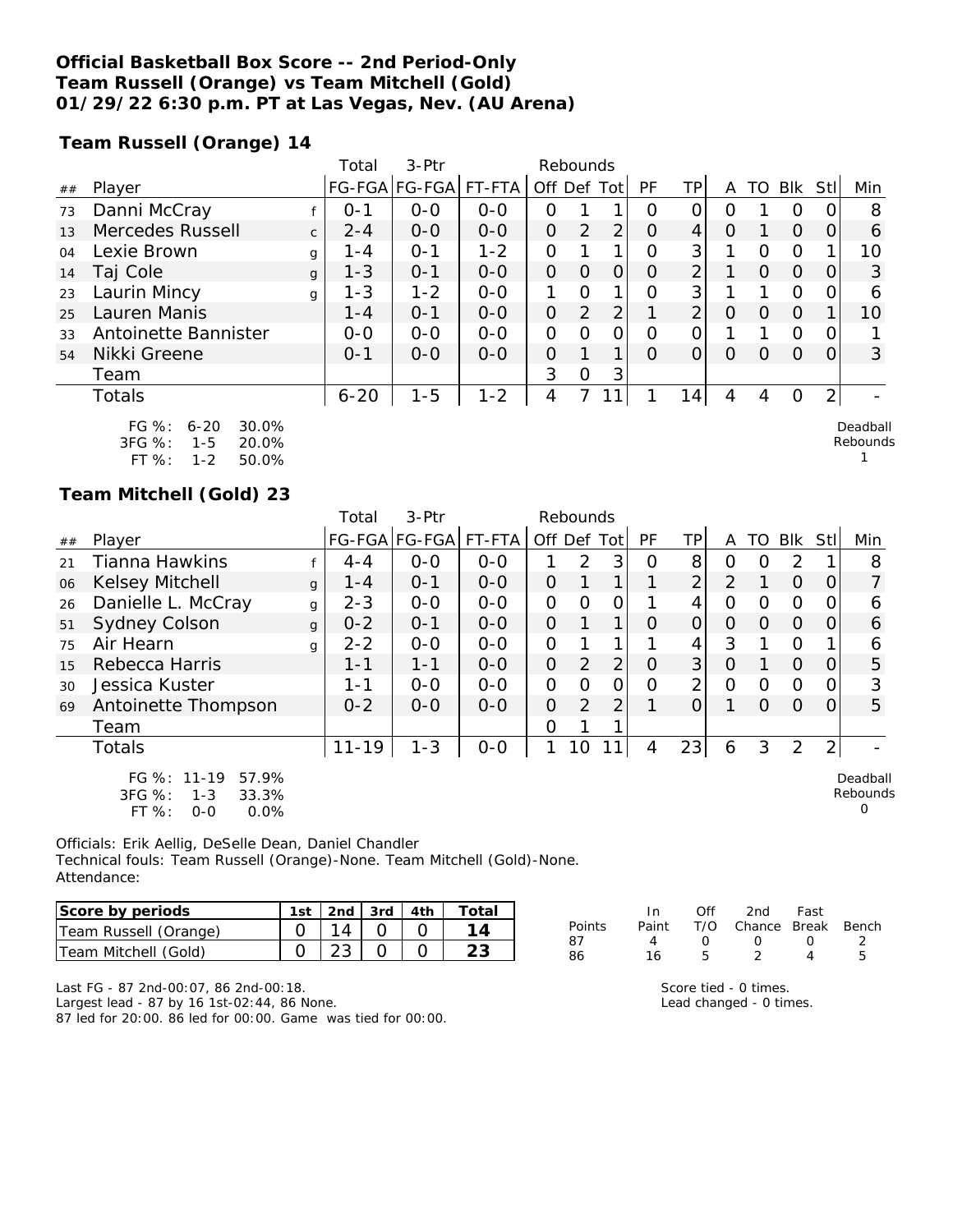## **Official Basketball Box Score -- 3rd Period-Only Team Russell (Orange) vs Team Mitchell (Gold) 01/29/22 6:30 p.m. PT at Las Vegas, Nev. (AU Arena)**

**Team Russell (Orange) 21**

|    |                        |              | Total    | $3-Ptr$       |         |         | Rebounds |                |          |                 |          |          |            |                |          |
|----|------------------------|--------------|----------|---------------|---------|---------|----------|----------------|----------|-----------------|----------|----------|------------|----------------|----------|
| ## | Player                 |              |          | FG-FGA FG-FGA | FT-FTA  | Off Def |          | Tot            | PF       | TP <sub>1</sub> | Α        | TΟ       | <b>BIK</b> | Stll           | Min      |
| 73 | Danni McCray           |              | $0 - 0$  | $0 - 0$       | $O - O$ | 0       | 2        | 2              | O        | 0               | Ο        |          | 2          | O              | ⌒        |
| 13 | Mercedes Russell       | $\mathsf{C}$ | $4 - 7$  | $0 - 0$       | $0 - 0$ |         | $\Omega$ | 1              | $\Omega$ | 8               |          | $\Omega$ | $\Omega$   |                | 10       |
| 04 | Lexie Brown            | g            | $2 - 4$  | $0 - 0$       | 1-1     | 0       |          |                |          | 5               | 2        |          | O          |                | 10       |
| 14 | Taj Cole               | g            | $0 - 0$  | $0 - 0$       | $2 - 2$ | O       |          |                |          | C               | 3        | O        | $\Omega$   |                | 10       |
| 23 | Laurin Mincy           | g            | 1-1      | $0 - 0$       | $O - O$ | O       |          |                | 0        | っ               | 0        | O        | $\Omega$   |                | 10       |
| 25 | Lauren Manis           |              | $0 - 0$  | $0 - 0$       | $0 - 0$ | 0       | $\Omega$ | 0              | $\Omega$ | O               | $\Omega$ | $\Omega$ | $\Omega$   |                | $0+$     |
| 54 | Nikki Greene           |              | $2 - 3$  | $0 - 0$       | $0 - 0$ | O       |          |                | $\Omega$ | 4               | $\Omega$ | 2        | $\Omega$   | $\mathcal{P}$  | 6        |
|    | Team                   |              |          |               |         | O       | $\Omega$ | $\Omega$       |          |                 |          |          |            |                |          |
|    | Totals                 |              | $9 - 15$ | $O-O$         | $3 - 3$ | 1       | 6        | $\overline{7}$ | 2        | 21              | 6        | 4        | 2          | 3 <sup>1</sup> |          |
|    | FG $\%: 9-15$<br>60.0% |              |          |               |         |         |          |                |          |                 |          |          |            |                | Deadball |

| FG 70.     | ר. ו- ד | 0U.U%   |
|------------|---------|---------|
| $3FG \%$ : | റ-റ     | $0.0\%$ |
| FT %:      | $3 - 3$ | 100.0   |

**Team Mitchell (Gold) 17**

|    |                                                                                          |              | Total    | 3-Ptr                |         | Rebounds    |          |          |          |                |          |          |            |            |                                  |
|----|------------------------------------------------------------------------------------------|--------------|----------|----------------------|---------|-------------|----------|----------|----------|----------------|----------|----------|------------|------------|----------------------------------|
| ## | Player                                                                                   |              |          | FG-FGA FG-FGA FT-FTA |         | Off Def Tot |          |          | PF       | ΤP             | A        | TO       | <b>Blk</b> | <b>Stl</b> | Min                              |
| 21 | <b>Tianna Hawkins</b>                                                                    |              | $1 - 2$  | $O - 1$              | $0 - 0$ |             |          | 2        | $\Omega$ | 2              | O        | 2        | $\Omega$   | 0          | 5                                |
| 06 | <b>Kelsey Mitchell</b>                                                                   | $\mathbf{q}$ | $2 - 4$  | $O - 1$              | $0 - 0$ | $\Omega$    |          |          | $\Omega$ | $\overline{4}$ | $\Omega$ |          | $\Omega$   | $\Omega$   | 6                                |
| 26 | Danielle L. McCray                                                                       | g            | $1 - 2$  | $0 - 0$              | $0 - 0$ | $\Omega$    | 0        | 0        |          | $\overline{2}$ | $\circ$  | $\circ$  | $\Omega$   |            |                                  |
| 51 | <b>Sydney Colson</b>                                                                     | $\mathbf{q}$ | $O - O$  | $0 - 0$              | $0 - 0$ | $\Omega$    |          |          | $\Omega$ | $\Omega$       |          | $\Omega$ | $\Omega$   | $\Omega$   | 5                                |
| 75 | Air Hearn                                                                                | g            | $3 - 4$  | $1 - 2$              | $0 - 0$ | 0           | $\Omega$ | $\Omega$ | 0        |                |          | $\Omega$ | $\Omega$   | O          |                                  |
| 15 | Rebecca Harris                                                                           |              | $0 - 2$  | $O - 1$              | $0 - 0$ | $\Omega$    |          |          | $\Omega$ | $\Omega$       | $\Omega$ |          | $\Omega$   |            | 6                                |
| 30 | Jessica Kuster                                                                           |              | 1-1      | $0 - 0$              | $0 - 0$ |             |          | 2        | $\Omega$ | $\overline{2}$ |          | $\Omega$ | $\Omega$   | 0          |                                  |
| 69 | Antoinette Thompson                                                                      |              | $0 - 3$  | $O - 1$              | $0 - 0$ |             | $\Omega$ |          |          | $\Omega$       |          |          | $\Omega$   | 0          | 4                                |
|    | Team                                                                                     |              |          |                      |         |             | O        |          |          |                |          |          |            |            |                                  |
|    | <b>Totals</b>                                                                            |              | $8 - 18$ | $1 - 6$              | $O-O$   | 4           | 5        | 9        | 2        | $\overline{7}$ | 4        | 5        | $\Omega$   | 2          |                                  |
|    | $FG \%$ :<br>$8 - 18$<br>44.4%<br>3FG %:<br>16.7%<br>$1 - 6$<br>FT %:<br>0.0%<br>$0 - 0$ |              |          |                      |         |             |          |          |          |                |          |          |            |            | Deadball<br>Rebounds<br>$\Omega$ |

Officials: Erik Aellig, DeSelle Dean, Daniel Chandler Technical fouls: Team Russell (Orange)-None. Team Mitchell (Gold)-TEAM. Attendance:

| Score by periods      | 1st | 2nd $\sqrt{3}$ rd $\sqrt{4}$ th | Totai |
|-----------------------|-----|---------------------------------|-------|
| Team Russell (Orange) |     |                                 |       |
| Team Mitchell (Gold)  |     |                                 |       |

|        | In.   | Off       | 2nd                    | Fast           |   |
|--------|-------|-----------|------------------------|----------------|---|
| Points | Paint |           | T/O Chance Break Bench |                |   |
| 87     | 16.   | 6         | $\left( \right)$       | $\overline{2}$ | Δ |
| 86     | 10    | $\Lambda$ |                        | $\cap$         |   |

Rebounds 0

Last FG - 87 3rd-01:37, 86 3rd-01:12.

Largest lead - 87 by 16 1st-02:44, 86 None.

87 led for 10:00. 86 led for 00:00. Game was tied for 00:00.

| Score tied - 0 times.   |
|-------------------------|
| Lead changed - 0 times. |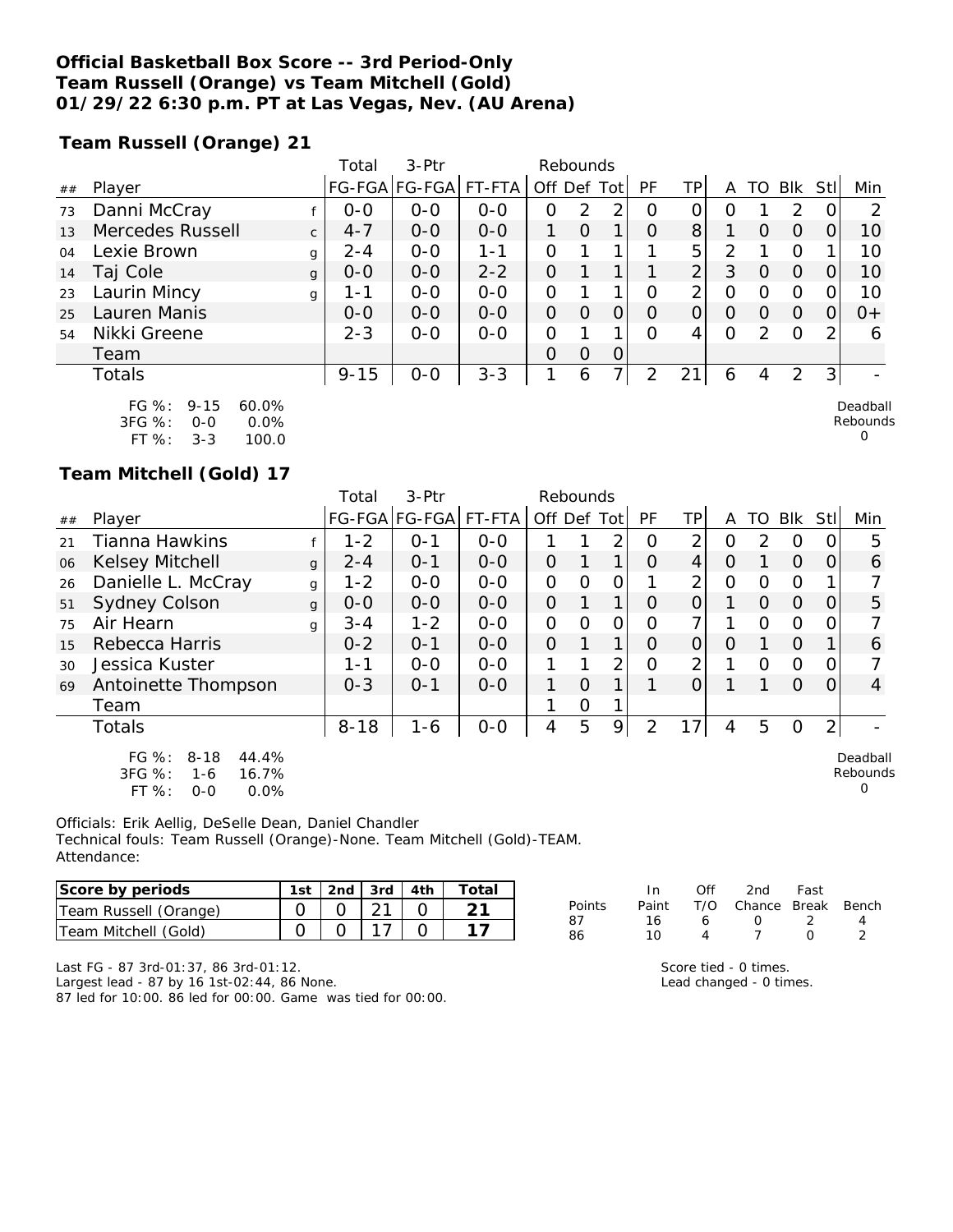## **Official Basketball Box Score -- 4th Period-Only Team Russell (Orange) vs Team Mitchell (Gold) 01/29/22 6:30 p.m. PT at Las Vegas, Nev. (AU Arena)**

**Team Russell (Orange) 18**

|    |                                |              | Total    | $3-Ptr$ |         |                | Rebounds |                |          |                 |                  |    |            |      |          |
|----|--------------------------------|--------------|----------|---------|---------|----------------|----------|----------------|----------|-----------------|------------------|----|------------|------|----------|
| ## | Player                         |              | FG-FGA   | FG-FGA  | FT-FTA  | Off Def        |          | Tot            | PF       | TP              | A                | TO | <b>Blk</b> | Stll | Min      |
| 73 | Danni McCray                   |              | $2 - 3$  | $0-0$   | $0-0$   | 2              | $\Omega$ | 2              | $\Omega$ | 4               | $\left( \right)$ |    |            |      |          |
| 13 | Mercedes Russell               | $\mathsf{C}$ | $1 - 4$  | $0 - 0$ | $0 - 0$ | $\overline{2}$ | $\Omega$ | $\overline{2}$ | $\Omega$ | 2               | $\circ$          | O  | $\Omega$   |      | 3        |
| 04 | Lexie Brown                    | g            | $1 - 3$  | $1 - 1$ | 1-1     | 0              | 6        | 6              | $\Omega$ | 4               | $\mathcal{P}$    | っ  | $\Omega$   |      | 10       |
| 14 | Taj Cole                       | g            | $4-6$    | $0 - 2$ | $0 - 0$ | 0              | $\Omega$ | $\Omega$       | $\Omega$ | 8 <sup>1</sup>  | O                | O  | $\Omega$   |      | 10       |
| 23 | Laurin Mincy                   | g            | $0 - 2$  | $0 - 0$ | $0-0$   | $\Omega$       | ∩        | $\mathcal{O}$  |          |                 |                  |    | $\Omega$   |      | 10       |
| 25 | Lauren Manis                   |              | $0 - 0$  | $0 - 0$ | $0 - 0$ | 0              | $\Omega$ | $\Omega$       | $\Omega$ | $\Omega$        | $\Omega$         | 0  | $\Omega$   | 0    | 2        |
| 54 | Nikki Greene                   |              | $O - 1$  | $0-0$   | $0 - 0$ | $\Omega$       |          |                |          |                 | O                |    | $\Omega$   |      | 6        |
|    | Team                           |              |          |         |         | $\Omega$       |          | ◀              |          |                 |                  |    |            |      |          |
|    | Totals                         |              | $8 - 19$ | $1 - 3$ | 1-1     | 4              | 8        | $^{\circ}2$    | 2        | 18 <sub>1</sub> | 3                |    |            |      |          |
|    | FG $\%$ :<br>$8 - 19$<br>42.1% |              |          |         |         |                |          |                |          |                 |                  |    |            |      | Deadball |

| FU 70.     | O-17    | 42.IZO |
|------------|---------|--------|
| $3FG \%$ : | $1 - 3$ | 33.3%  |
| FT $\%$ :  | 1-1     | 100.0  |

**Team Mitchell (Gold) 18**

|    |                                                                                             |              | Total    | $3-$ Ptr             |         | Rebounds       |          |                 |                |                 |          |          |          |          |                           |
|----|---------------------------------------------------------------------------------------------|--------------|----------|----------------------|---------|----------------|----------|-----------------|----------------|-----------------|----------|----------|----------|----------|---------------------------|
| ## | Player                                                                                      |              |          | FG-FGA FG-FGA FT-FTA |         | Off Def Tot    |          |                 | PF             | ΤP              | A        | TO       | Blk      | Stll     | Min                       |
| 21 | <b>Tianna Hawkins</b>                                                                       |              | $2 - 4$  | $O - 1$              | $0 - 0$ |                | 3        | 4               | $\Omega$       | 4               |          |          | O        | 0        | 10                        |
| 06 | <b>Kelsey Mitchell</b>                                                                      | $\mathbf{q}$ | $0 - 4$  | $0 - 2$              | $0 - 0$ | $\Omega$       | $\Omega$ | $\Omega$        | $\Omega$       | 0               | $\Omega$ | $\Omega$ | $\Omega$ |          | 5                         |
| 26 | Danielle L. McCray                                                                          | g            | $2 - 5$  | $0 - 0$              | $0 - 0$ |                | 2        | 3               |                | 4               |          | $\Omega$ | $\Omega$ |          | 10                        |
| 51 | Sydney Colson                                                                               | g            | $O - 1$  | $0 - 0$              | $0 - 0$ | $\overline{O}$ | $\Omega$ | $\Omega$        |                | $\Omega$        | $\Omega$ | $\Omega$ | $\Omega$ | $\Omega$ | $\overline{4}$            |
| 75 | Air Hearn                                                                                   | q            | $0 - 0$  | $0 - 0$              | $0 - 0$ | $\Omega$       | $\Omega$ | $\Omega$        | $\Omega$       | $\circ$         | $\Omega$ | $\circ$  | $\Omega$ | 0        | 4                         |
| 15 | Rebecca Harris                                                                              |              | $3 - 3$  | $2 - 2$              | $2 - 2$ | $\Omega$       |          |                 | $\Omega$       | 10              |          | $\Omega$ | $\Omega$ | $\Omega$ | 5                         |
| 30 | Jessica Kuster                                                                              |              | $0 - 0$  | $0 - 0$              | $0 - 0$ | 0              |          |                 | $\Omega$       | O               | O        | $\circ$  | $\Omega$ |          | 5                         |
| 69 | Antoinette Thompson                                                                         |              | $0 - 1$  | $0 - 0$              | $0 - 0$ | $\Omega$       | $\Omega$ | $\Omega$        | $\Omega$       | $\Omega$        | $\Omega$ | $\Omega$ | $\Omega$ | 0        | $\overline{4}$            |
|    | Team                                                                                        |              |          |                      |         | O              |          |                 |                |                 |          |          |          |          |                           |
|    | Totals                                                                                      |              | $7 - 18$ | $2 - 5$              | $2 - 2$ | $\overline{2}$ | 8        | 10 <sup>1</sup> | $\overline{2}$ | 18 <sub>1</sub> | 3        |          | $\Omega$ | 3        |                           |
|    | $FG \%$ :<br>38.9%<br>$7 - 18$<br>3FG %:<br>$2 - 5$<br>40.0%<br>100.0<br>$FT$ %:<br>$2 - 2$ |              |          |                      |         |                |          |                 |                |                 |          |          |          |          | Deadball<br>Rebounds<br>0 |

Officials: Erik Aellig, DeSelle Dean, Daniel Chandler Technical fouls: Team Russell (Orange)-None. Team Mitchell (Gold)-TEAM. Attendance:

| Score by periods      | 1st | 2nd $\frac{1}{3}$ 3rd $\frac{1}{4}$ 4th | Totai |
|-----------------------|-----|-----------------------------------------|-------|
| Team Russell (Orange) |     |                                         | 18.   |
| ITeam Mitchell (Gold) |     |                                         | 18.   |

|        | In In | ∩ff | 2nd Fast                     |          |                  |
|--------|-------|-----|------------------------------|----------|------------------|
| Points |       |     | Paint T/O Chance Break Bench |          |                  |
| 87     | 12    |     | 2 7 2                        |          | $\left( \right)$ |
| 86     | 8     |     | $\cap$                       | $\Omega$ | 10               |
|        |       |     |                              |          |                  |

Rebounds 0

Last FG - 87 4th-00:37, 86 4th-01:18.

Largest lead - 87 by 16 1st-02:44, 86 None.

87 led for 00:00. 86 led for 00:00. Game was tied for 00:00.

Score tied - 0 times. Lead changed - 0 times.